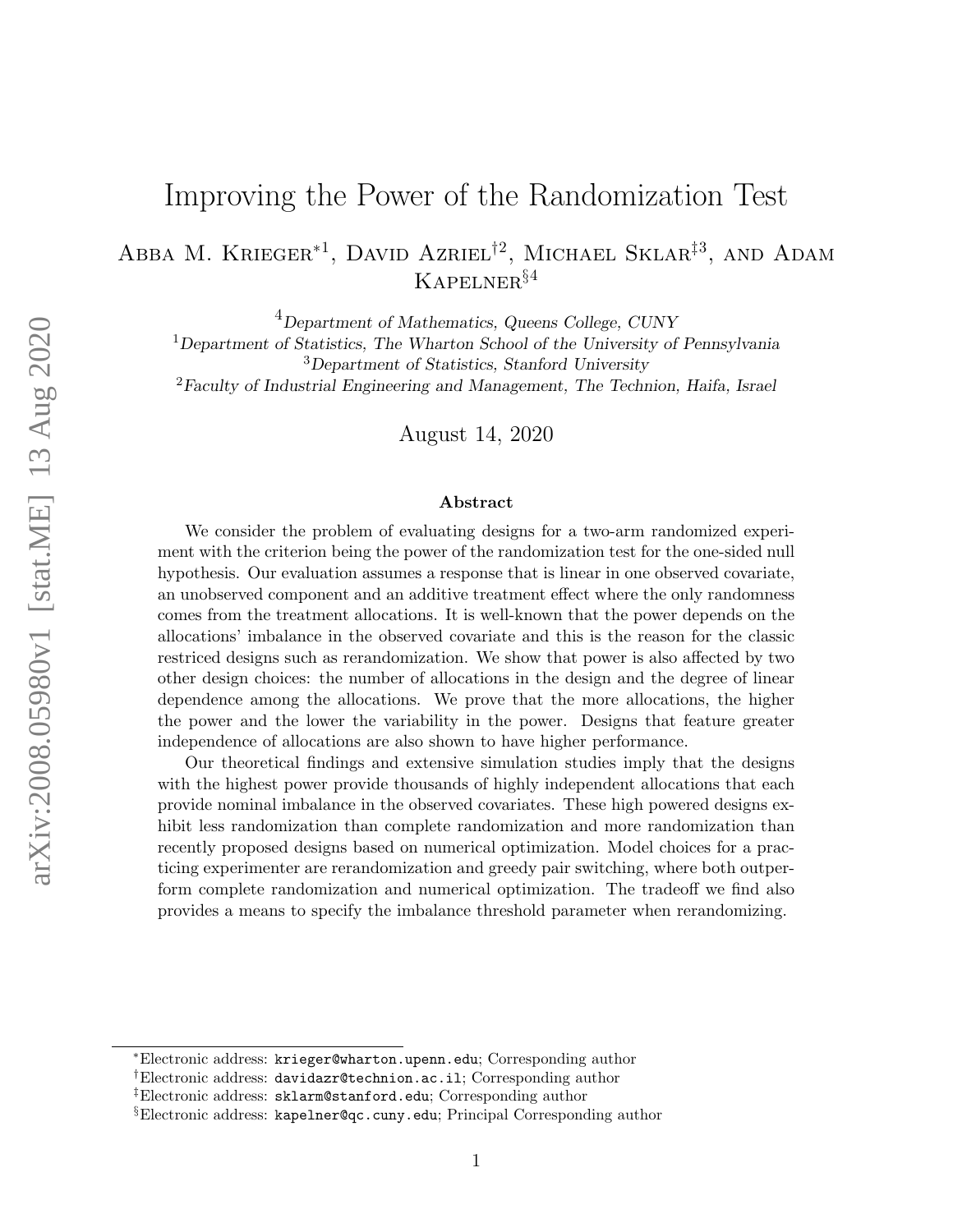## 1 Introduction

Our goal is to examine experimental power when testing for a positive treatment effect via the randomization test after a classic treatment-control experiment. The subjects have a continuous response and each subject is assigned to the treatment group  $(T)$  and a control group  $(C)$  and subjects' *covariates* are known beforehand and considered fixed. This nonsequential setting was studied by [Fisher](#page-14-0) [\(1925\)](#page-14-0) when assigning treatments to agricultural plots and is still of great importance today. They occur in clinical trials as "many phase I studies use 'banks' of healthy volunteers ... [and] ... in most cluster randomised trials, the clusters are identified before treatment is started" [\(Senn, 2013,](#page-15-0) page 1440).

The practitioner has a choice before the experiment begins that can affect the power: the experimental  $design$  — the set of allocations drawn from when assigning the subjects to either treatment or control. The naive design is complete randomization (all possible assignments) and well-studied alternatives include rerandomization (a subset of of assignments that satisfy a similarity condition of the covariate values in the two groups) and 1:1 matching.

To investigate experimental power, we formalize our notation, assume a response model and then compute explicit expressions for the power of the randomization test in Section [2.](#page-1-0) During this exercise we reveal salient features of the design that are the drivers of power. Section [3](#page-4-0) then investigates power of common designs and provides mathematical results and Section [4](#page-8-0) provides simulations. We conclude with practical advice and future directions in our discussion, Section [5.](#page-10-0)

### <span id="page-1-0"></span>2 Formulation

We denote the responses  $\boldsymbol{y} = [y_1, \dots, y_n]^\top$  where the number of subjects n is assumed even. The covariate values for all subjects is denoted  $\boldsymbol{x} = [x_1, \dots, x_n]^\top$  which is assumed centered and scaled. The *assignment* or *allocation* vector is  $\boldsymbol{w} = [w_1, \ldots, w_n]^\top$  whose entries are either +1 (the subject received T) or -1 (the subject received a C) and  $\mathbf{w} \in \{-1, +1\}^n$ . The *design* D we define as a discrete uniform random variable with support  $\mathbb{W}_D \subseteq \{-1, +1\}^n$ . The subset of designs we investigate are termed forced balance procedures where all allocations have the same number of treated and control subjects [\(Rosenberger & Lachin, 2016,](#page-15-1) Chapter 3.3). This is a minor restriction denoted as  $W_{FB} = \{ \boldsymbol{w} : \boldsymbol{w}^{\top} \boldsymbol{1}_n = 0 \}$  which has  $\binom{n}{n}$  $\binom{n}{n/2}$ allocations. Herein, every design is distinguished by its specific  $\mathbb{W}_D \subseteq \mathbb{W}_{FB}$ . We further assume all assignments in all D divide the subjects into two subsets of equal size. We further assume that the subset assigned to treatment is chosen with probability 1/2. We call this the mirror property of our designs D.

We will examine a few designs in this paper: the balanced complete randomization design (BCRD) is specified by  $\mathbb{W}_{FB}$ , rerandomization design by  $\{w : |w^{\top}x| \le a\} \cap \mathbb{W}_{FB}$  where a is a threshold of covariate imbalance (to be elaborated upon later), pairwise matching design by  $\{w : w_r = -w_s\}$  for unordered pairs with indices  $\{r, s\}$  in the set of binary matches (which is naturally a subset of  $W_{FB}$ ) and the greedy pair-switching design of [Krieger et al.](#page-15-2) [\(2019\)](#page-15-2) which is a subset of  $W_{FB}$  with covariate imbalance provably lower than the previous designs.

We assume the following response model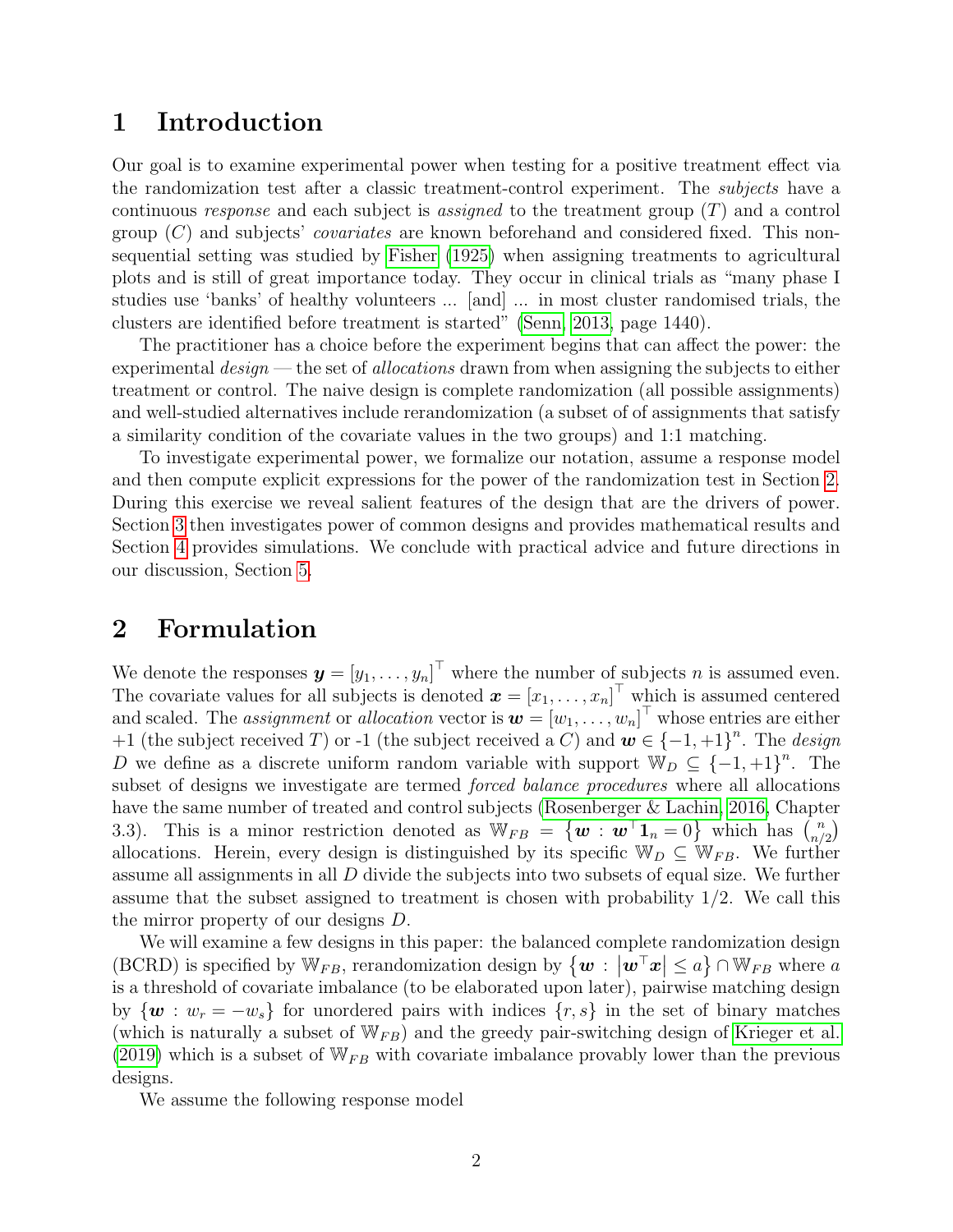<span id="page-2-0"></span>
$$
\mathbf{y} = \beta \mathbf{w} + \beta_x \mathbf{x} + \mathbf{z} \tag{1}
$$

where  $\boldsymbol{z}$  is the unexplained but fixed component after an additive treatment effect and a linear covariate effect. The only source of the randomness in the response is thus the treatment assignments  $w$ . This assumption on the source of randomness is terms the *randomization* model [\(Rosenberger & Lachin, 2016,](#page-15-1) Chapter 6.3), the "Fisher model" or the "Neyman model" whereby "the  $n$  subjects are the population of interest; they are not assumed to be randomly drawn from a superpopulation" [\(Lin, 2013,](#page-15-3) page 297).

Our focus is to assess  $H_a: \beta > 0$  can be shown beyond a reasonable doubt over  $H_0: \beta \leq 0$ at level  $\alpha$ . We employ the simple *differences-in-means* estimator,

$$
\hat{\beta} := \frac{\boldsymbol{w}^\top \boldsymbol{y}}{n} = \frac{1}{2} (\bar{Y}_T - \bar{Y}_C) \tag{2}
$$

where the equality follows from our assumption of forced balance (i.e. allocations have the same number of treated and control subjects). Our criterion to evaluate experimental designs is the statistical power of the randomization test at level  $\alpha$ .

To "run an experiment", a  $w_{run}$  is first chosen at random from  $W_D$  whose size is denoted  $R_D := |\mathbb{W}_D|$ . The allocation  $w_{\text{run}}$  is used to generate the responses  $y_{\text{run}}$  in Equation [1](#page-2-0) and the estimate of the treatment effect  $\hat{\beta}_{\text{run}}$ . Our previous work [\(Kapelner et al., 2020\)](#page-15-4) examined the effect of D on the mean squared error of this estimator in the same settings.

The decision of the randomization test compares this estimate to the *null distribution*,  $\hat{\beta}$  |  $H_0 \sim \text{Unif}(\{\boldsymbol{w}^\top \boldsymbol{y}_{\text{run}}/n : \boldsymbol{w} \in \mathbb{W}_D\})$ , and if larger than the  $1 - \alpha$  quantile,  $H_0$  is rejected. The power of the randomization test considers a universe of each  $w_{run}$  composing  $R_D$  experiments with  $R_D$  different experimental responses.

In practice, since  $\mathbb{W}_D$  is exponentially large for the designs we consider, we can use an approximation found in [Lehmann & Romano](#page-15-5) [\(2006,](#page-15-5) page 636). We randomly choose a unique subset  $\mathbb{W}_{2R} := \{\boldsymbol{w}_1, -\boldsymbol{w}_1, \boldsymbol{w}_2, -\boldsymbol{w}_2, \dots, \boldsymbol{w}_R, -\boldsymbol{w}_R\} \subset \mathbb{W}_D$  that has R mirrored pairs and thus a total of  $2R$  vectors, an approximation method that dates back to [Dwass](#page-14-1) [\(1957\)](#page-14-1) for permutation testing. (For common designs,  $2R \ll R_D$  but for some designs whose allocations satisfy an "optimality" criterion it may not be so). In the discussion that follows, we employ these 2R vectors to make an approximate experimental decision and approximate power computation. R is a choice of the experimenter limited only by computational constraints. We demonstrate later that its choice is pivotal to power.

Consider M, the  $2R \times 2R$  matrix of estimates where the row i indexes the experimental run allocation, i.e.  $w_{\text{run}} = w_i$ , and the column j indexes the allocation corresponding to the jth element of its null distribution. For convenience, the rows of  $M$  are organized by the mirrored couples i.e. the first row corresponds to  $w_1$  and the second row corresponds to  $-\boldsymbol{w}_1$  and the third row corresponds to  $\boldsymbol{w}_2$ , etc. The diagonal elements are the estimators of the  $\hat{\beta}_{\text{run}}$  for each  $\boldsymbol{w}_{\text{run}}$ .

For any run  $w_i$ , the null hypothesis is rejected if the element in the *i*th column is greater than Quantile  $[m_i, 1 - \alpha]$  where  $m_i$ , denotes the *i*th row vector of M. We examine approximate experimental power, denoted  $\mathcal{P}_{z, w_{2R}}$ , the proportion of rejections over our subset of  $2R \ll R_D$  run allocations,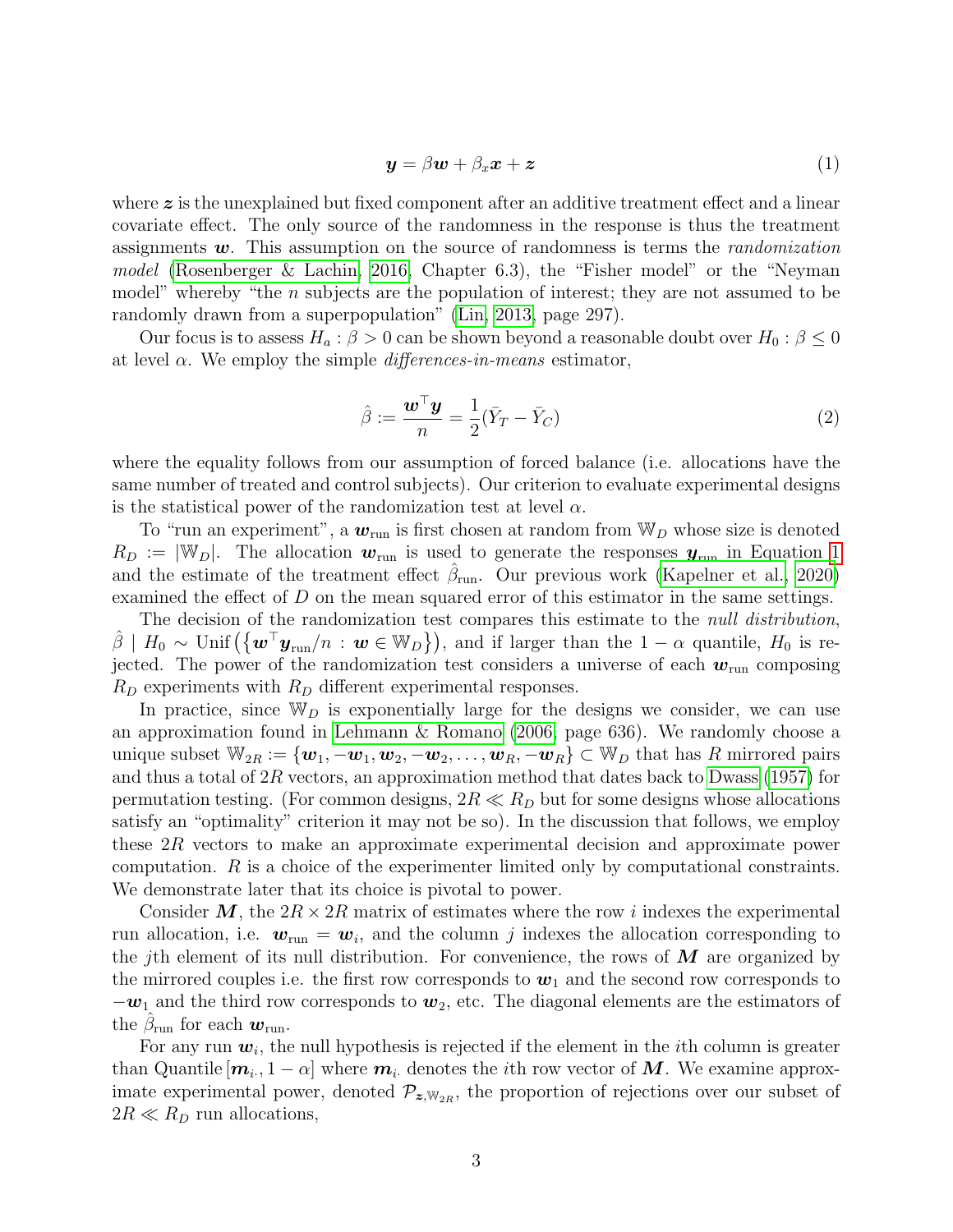<span id="page-3-0"></span>
$$
\mathcal{P}_{\mathbf{z}, \mathbb{W}_{2R}} := \frac{1}{2R} \sum_{i=1}^{2R} \mathbb{1}_{m_{i,i} > \text{Quantile}[m_i, 1-\alpha]}
$$
(3)

where 1. denotes the indicator function,  $m_{i,j}$  denotes the  $i, j$  element of M and the conditioning on z emphasizes the dependence on the unobserved component of the response. The exact power would be the expectation over the entire allocations space  $\mathbb{W}_D$ . This computation is seldom possible because for most designs,  $R_D$  is practically infinite at even modest sample sizes.

To understand how these power expressions are dependent on the choice of design, we express the matrix entries as:

$$
m_{ij} = \beta r_{ij} + \beta_x B_{x,j} + B_{z,j} \tag{4}
$$

where  $r_{ij} := \boldsymbol{w}_i^{\top} \boldsymbol{w}_j/n$ ,  $B_{x,j} := \boldsymbol{w}_j^{\top} \boldsymbol{x}/n$  and  $B_{z,j} := \boldsymbol{w}_j^{\top} \boldsymbol{z}/n$ , termed pairwise allocation correlation, imbalance in the observed covariate and imbalance in the unobserved response component respectively. Note that  $w_{\text{run}}$  affects only the first term above.

The quantity  $\mathbf{w}_i^{\top} \mathbf{w}_j$  is the number of allocations among two designs that agree save the number of allocations that disagree and thus  $r_{ij} = 2f_{ij} - 1$  where  $f_{ij}$  is the fraction of allocations that agree in the two designs. Also  $r_{ij}$  varies between [−1, +1] and  $r_{ii} = 1$ .

In each experimental run (each row of  $M$ ), we compare null estimates with the datagenerated estimate  $m_{ii}$  and desire  $m_{ii} > m_{ij}$  for most j to reject. If this is true for a large proportion of the  $R$  experimental runs, we reject the null often resulting in high power. Hence the following difference quantity being positive with high probability is of great importance:

<span id="page-3-1"></span>
$$
m_{ii} - m_{ij} = (\beta + \beta_x B_{x,i} + B_{z,i}) - (r_{ij}\beta + \beta_x B_{x,j} + B_{z,j})
$$
  
= 
$$
\underbrace{(B_{x,i} - B_{x,j})}_{I} + \underbrace{(B_{z,i} - B_{z,j})}_{II} + \underbrace{\beta(1 - r_{ij})}_{III}
$$
 (5)

This shows that power fundamentally depends on (I) the imbalance in the observed covariates, (II) the imbalance in the unobserved response component and (III) the correlations among the set of allocations. All terms are functions of  $w$  making them all critically dependent on the choice of experimental design. The experimental settings and response model (i.e. *n*,  $\beta$  and  $\beta_x$  and  $\sigma_z^2$ ) affect power:  $\beta_x$  relative to  $\sigma_z^2$  (similar to R-squared) will determine how much the observed covariate balance (term I) will affect the power, the sample size  $n$ has well-known asymptotics and  $\beta$  increasing will always increase power. But how can power be maximized by the experimentalist through D?

First note that III is always positive and I and II are positive for half the allocations  $i$ and negative for the other half of the allocations (corresponding to the mirrored allocations). This is why, as a general strategy, using designs that make terms (I) and (II) close to zero in absolute value maximizes the power of the randomization test.

In term (I), since x is observed, the design can be tailored to make  $B_x$  small in absolute value for all allocations. If BCRD is employed,  $(I) = \mathcal{O}_p(n^{-1/2})$ , pairwise matching design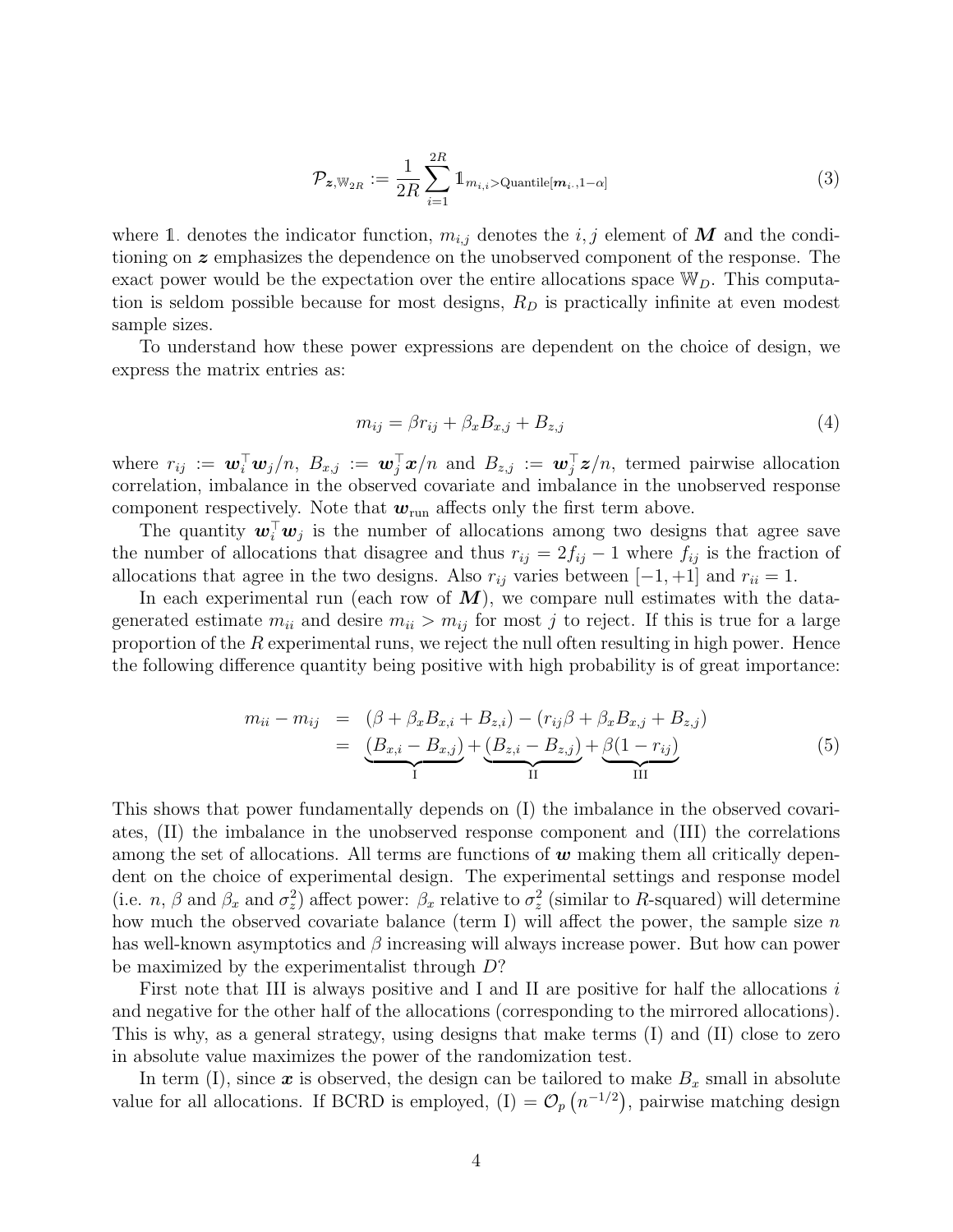yields  $(I) = \mathcal{O}_p(n^{-1})$ , the randomization design makes (I) small through choosing threshold *a* to be small and greedy pair-switching has  $(I) = \mathcal{O}_p(n^{-3})$ .

In term (II), since  $z$  is not observed, the design cannot be tailored to make  $B<sub>z</sub>$  small in absolute value for any allocation. One may have thought that the design does not affect this term, but we see above and in our previous work [\(Kapelner et al., 2020\)](#page-15-4) that surprisingly it design does affect what is unseen. The key is the relatonship between  $B_{z,i}$  and  $B_{z,j}$ ; their correlation is

<span id="page-4-1"></span>
$$
Corr [B_{z,i}, B_{z,j}] = r_{ij}.
$$
\n<sup>(6)</sup>

Thus, independent of design, term (II) has variance  $2\sigma_z^2(1-r_{ij})/n$  where  $\sigma_z^2$  is the population variance of z. Although it is always  $\mathcal{O}_p(n^{-1})$ , their is a crucial constant that is determined solely by our choice of design: the smaller the  $r_{ij}$  values within the elements of  $W_{2R}$ , the higher the power.

The order of term (III) depends on the behavior of  $r_{ij}$  and since the expected  $r_{ij}$  is zero due to our mirror assumption, this order will be the standard deviation of  $r_{ij}$ . BCRD features  $r_{ij} = (2U-1)/n$  where  $U \sim$  Hypergeometric  $(n, n/2, 1/2)$ . Since  $(n/2-1)/(n-1) \approx 1/2$ , the standard deviation over allocations of  $r_{ij}$  is approximately  $1/\sqrt{4n}$  and greedy pair-switching is the same. Pairwise matching design has  $U \sim \text{Binomial}(n/2, 1/2)$  and thus the standard deviation over allocations of  $r_{ij}$  is exactly  $1/\sqrt{2n}$ . The behavior of the standard deviation of  $r_{ij}$  in the rerandomization design is not known.

In addition to the imbalance in  $x$ , the choice of design affects power through the pairwise allocation correlations  $r_{ij}$ 's but this relationship is complicated. In term (II) power is increased with large pairwise allocation correlations and in term (III) power is increased by making small pairwise correlations. Theoretical results in the next section show that term (III) dominates and thus designs that feature pairwise correlations as small as possible are preferred. The next section also shows the prominent role of the number of allocations in the design R which is not apparent from this analysis.

### <span id="page-4-0"></span>3 Results

As shown in the previous section, the experimentalist's design decision affects power of the randomization test through  $(1)$  the number of unmirrored allocations R and  $(2)$  the dependence of the allocations within the designs,  $r_{ij}$ 's. The goal of this section is to prove theoretical results about the behavior of these two parameters. We begin by rewriting Equation [3](#page-3-0) as

$$
\mathcal{P}_{\bm{z}, \mathbb{W}_{2R}} = \frac{1}{R} \sum_{i=1}^{R} (I_i + I_i^m)
$$

where  $I_i$  denotes the indicator that the treatment effect estimator when  $w_{\text{run}} = w_i$  is higher than all but the top  $1 - \alpha$  proportion of estimates from the other  $2R - 1$  allocations (i.e.  $H_0$ ) is rejected) and  $I_i^m$  is the analogous indicator for the mirror allocation,  $\mathbf{w}_{run} = -\mathbf{w}_i$ . We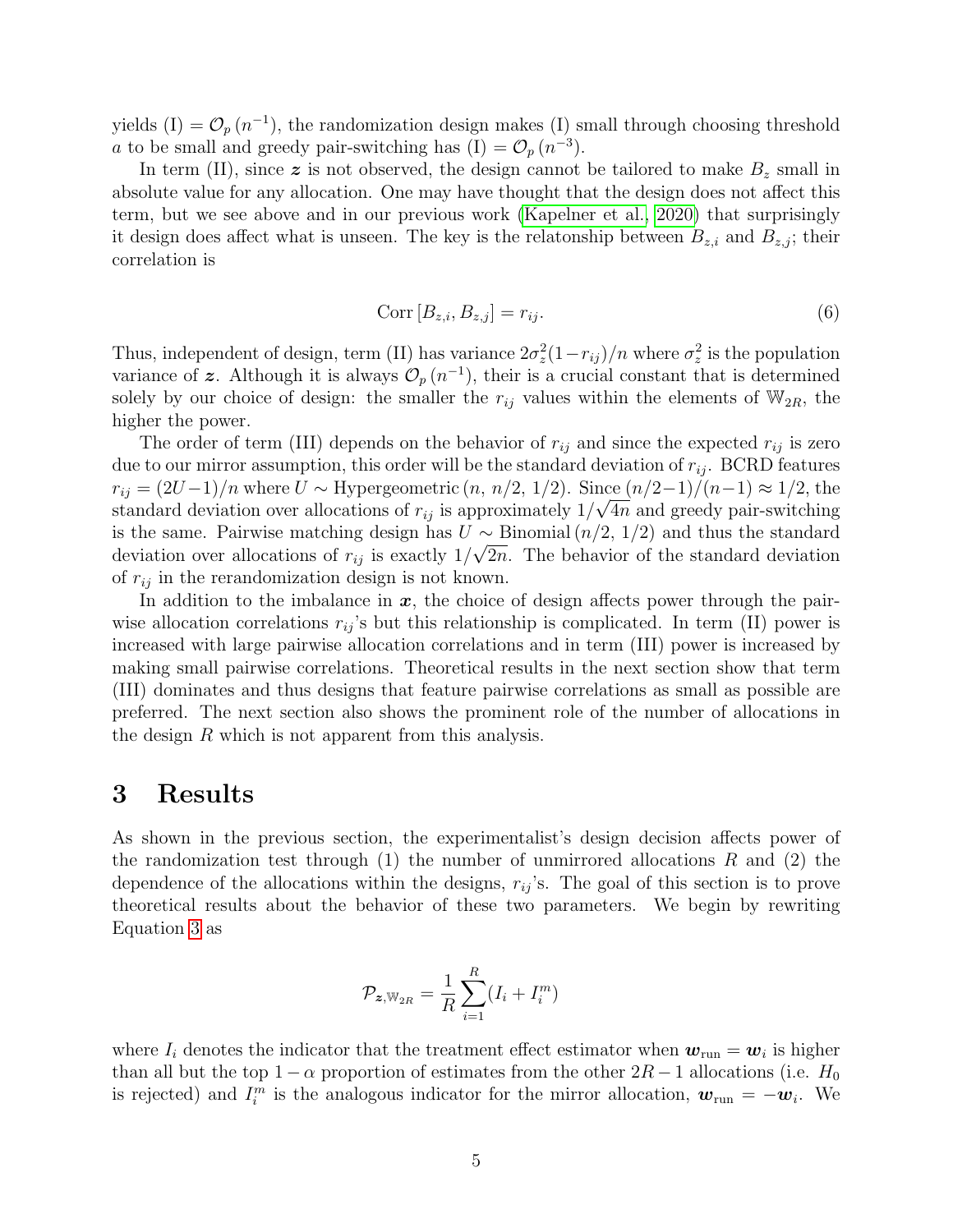now define our power metric, which averages the above expression over  $B<sub>z</sub>$  and all subsets  $\mathbb{W}_{2R}$  of the full allocation space,

<span id="page-5-2"></span>
$$
\mathcal{P} := \mathbb{E}_{B_z, \mathbb{W}_{2R}} \left[ \mathcal{P}_{z, \mathbb{W}_{2R}} \right] = \frac{1}{2R} \sum_{i=1}^{R} (\mathbb{P} \left( I_i = 1 \right) + \mathbb{P} \left( I_i^m = 1 \right)) = \frac{\mathbb{P} \left( I_1 = 1 \right) + \mathbb{P} \left( I_1^m = 1 \right)}{2} \tag{7}
$$

where the last equality follows without loss of generality. The difficulty in determining  $\mathbb{P}(I_1 = 1)$  is that the computation involves order statistics of correlated random variables. To even feasibly compute  $\mathbb{P}(I_1 = 1)$ , we must make a few simplifying assumptions:

<span id="page-5-0"></span>Assumption 3.1 (Normality of the Imbalances in the Unseen Response Component).  $B_{z,j} := \sum_{\ell=1}^n w_{j,\ell} z_{\ell} / n \sim \mathcal{N}(0, \sigma_z^2 / n).$ 

<span id="page-5-1"></span>Assumption 3.2 (Uniformity of the absolute allocation correlations).  $\rho := |r_{ij}|$  for all allocations  $i \neq j$  where  $i, j = 1, \ldots, R$ .

<span id="page-5-3"></span>Assumption 3.3 (Trivial observed covariate imbalance).  $B_{x,i} = 0$  for all allocations  $i = 1, \ldots, 2R$ .

Assumption [3.1](#page-5-0) involves an extension of the finite central limit theorem from [Li & Ding](#page-15-6) [\(2017\)](#page-15-6) who follows Hájek [\(1961\)](#page-14-2) proving that for BCRD,  $\sqrt{n}B_z \stackrel{\mathcal{D}}{\longrightarrow} \mathcal{N}(0, \sigma_z^2)$ . This simplifying assumption is reasonable in this context given a large number of allocation vectors and sufficient sample size. This assumption removes the dependence of power on the  $n$  fixed values of the  $z_{\ell}$ 's shifting the dependence to more tractable realizations from a normal model. Assumption [3.2](#page-5-1) simplifies the dependence of power on of order  $R<sup>2</sup>$  number of correlation parameters to just one parameter  $\rho$ . It also simplifies our power metric (Equation [7\)](#page-5-2) where the expectation is no longer taken over different subsets  $W_{2R}$  as this assumption implies each allocation vector subset is equivalent in this context. Assumption [3.3](#page-5-3) is effectively true in all designs we consider save BCRD. Also, for convenience we let  $\sigma_z^2 = 1$  which do not change any of our theoretical results that follow. These assumptions may seem strong, but simulation results in Section [4](#page-8-0) comport with our theoretical results in this section; thus, these assumptions do not seem to be restrictive.

These assumptions allow us to make progress on computing the probabilities  $\mathbb{P}(I_1 = 1)$ and  $\mathbb{P}(I_1^m = 1)$ . To do so, we must make comparisons of the estimator under  $\mathbf{w}_{\text{run}} = \mathbf{w}_1$  to the other  $2R - 1$  estimators under other allocations. To emphasize that these are random variables, we denote these estimators as  $V_{1,1}, V_{1,1}^m, V_{1,2}, V_{1,2}^m, \ldots, V_{1,R}, V_{1,R}^m$  (which are the random variables in row  $m_1$  computed under the three assumptions). Multiplying through by in variables in fow  $m_1$ , computed under the time assumptions). Multiplying through by  $\overline{n}$ , letting  $\gamma := \sqrt{n}\beta$  implies that  $\sqrt{n}B_z$  is an equicorrelated standard multivariate normal where  $\mathbf{B}_z$  is the vector of  $B_{z_j}$ 's for unmirrored allocations  $j = 1, \ldots, R$ . Hence we can write the estimators as

$$
V_{11} = \sqrt{\rho} Z_0 + \sqrt{1 - \rho} Z_1 + \gamma,
$$
  
\n
$$
V_{11}^m = -V_{11},
$$
  
\n
$$
V_{1j} = \sqrt{\rho} Z_0 + \sqrt{1 - \rho} Z_j + \rho \gamma,
$$
  
\n
$$
V_{1j}^m = -V_{1j}.
$$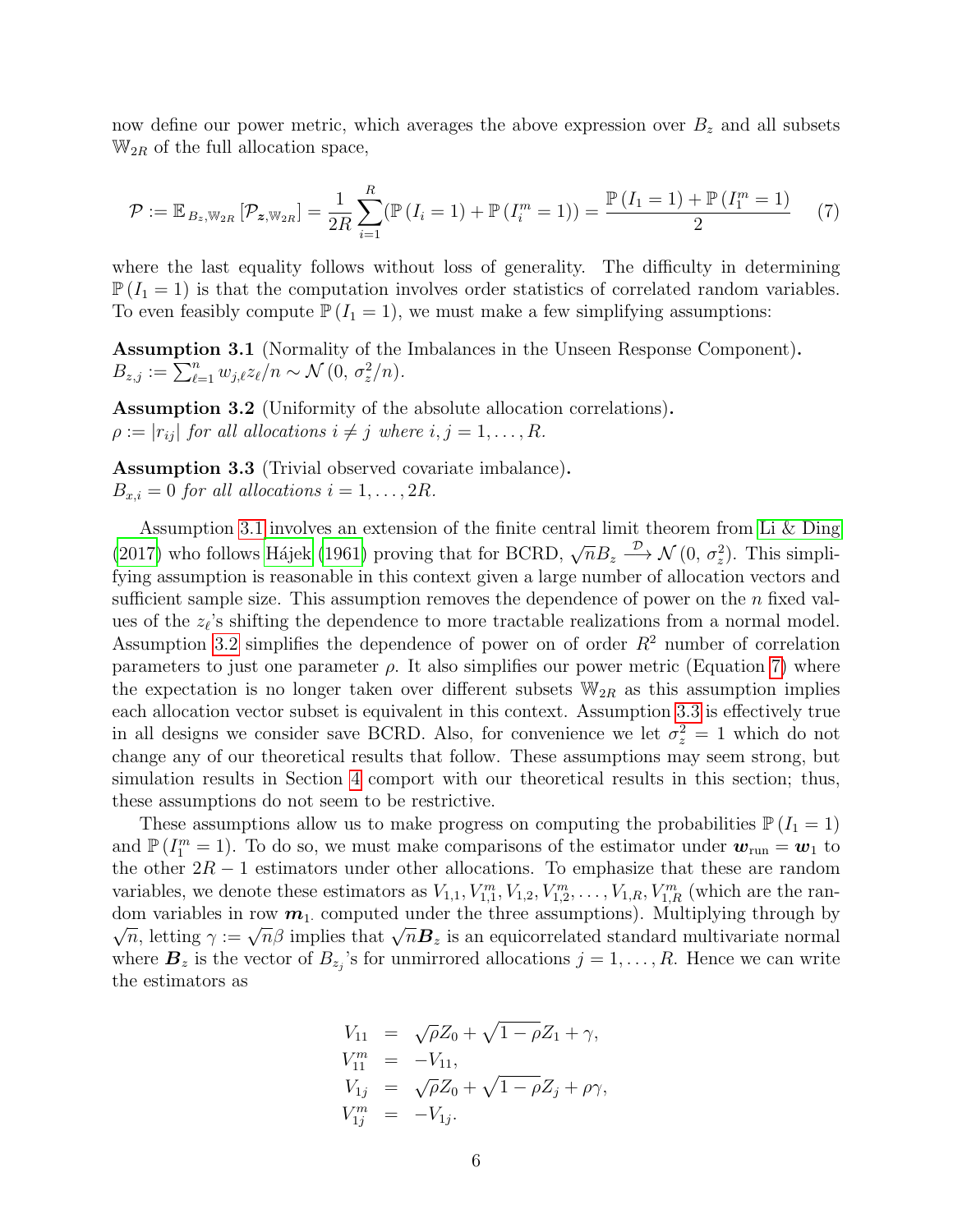where  $Z_0, Z_1, \ldots, Z_R \stackrel{iid}{\sim} \mathcal{N}(0, 1)$ . To compute

<span id="page-6-0"></span>
$$
\mathbb{P}\left(I_1 = 1\right) = \mathbb{P}\left(V_{1,1} > \text{Quantile}\left[\left\{V_{1,1}, V_{1,1}^m, V_{1,2}, V_{1,2}^m, \dots, V_{1,R}, V_{1,R}^m\right\}, 1 - \alpha\right]\right) \tag{8}
$$

we first examine the case where  $R \to \infty$ . Here, the quantile in Equation [8](#page-6-0) above is fixed if we condition on  $Z_0 = z$  and can be found by solving

<span id="page-6-3"></span>
$$
\Phi\left(\frac{\sqrt{\rho}z + \rho\gamma - q(z)}{\sqrt{1-\rho}}\right) + \Phi\left(-\frac{\sqrt{\rho}z + \rho\gamma + q(z)}{\sqrt{1-\rho}}\right) = 2\alpha\tag{9}
$$

for  $q(z)$  where  $\Phi(\cdot)$  computes the value of the CDF of the standard normal distribution. Then the probability of  $\mathbb{P}(I_1 = 1)$ , which here is the same as the value of  $\mathbb{P}(I_1^m = 1)$ , reduces to a normal CDF calculation which is a function of z. Averaging over the distribution of  $Z_0$  we obtain

<span id="page-6-2"></span>
$$
\lim_{R \to \infty} \mathcal{P} = \int_{\mathbb{R}} \Phi\left(\frac{\gamma + \sqrt{\rho}z - q(z)}{\sqrt{1 - \rho}}\right) \phi(z) dz \tag{10}
$$

where  $\phi(\cdot)$  computes the value of the PDF of the standard normal distribution. Details can be found in Theorem [A.2](#page-18-0) in the Appendix.

We now examine the case of finite R. Here, we need to compare  $V_{11}$  to every other estimator and count the number of times  $V_{11}$  is larger. We change variables from  $(Z_0, Z_1)$ to a rotation  $(U, S)$  which greatly simplifies our analysis (see Equation [A27](#page-20-0) in the Appendix). When we condition on  $U = u$  and  $S = s$ , the events  $|V_{1j}| > V_{11}$  become iid Bernoulli random variables whose probability parameter is a function of  $u$  and  $s$ . Then  $\mathbb{P}(I_1 = 1 \mid U = u, S = s)$  reduces to a binomial CDF calculation. We then average the computation over the distribution of both  $U$  and  $S$  to arrive at

<span id="page-6-1"></span>
$$
\mathcal{P} = \int_0^\infty \int_{\mathbb{R}} F_B(\lfloor 2\alpha R \rfloor - 1; R - 1, p(u, s)) \phi(s; 0, \rho) \phi\left(u; \frac{\gamma}{\sqrt{1 - \rho}}, \frac{1}{1 - \rho}\right) ds du \tag{11}
$$

where  $F_B(\cdot, N, \theta)$  is the CDF of the Binomial  $(N, \theta)$  random variable,  $\phi(\cdot; \mu, \sigma^2)$  computes the value of the PDF of a  $\mathcal{N}(\mu, \sigma^2)$  random variable and

$$
p(u, s) = \Phi(- (1 - \rho) u + s) + \Phi(- (1 + \rho) u - s).
$$

Details can be found in Theorem [A.3](#page-19-0) in the Appendix. Note that power is discretized at natural number values of  $2\alpha R$  which we term "attainable power" values similar to the concept of attainable p-values [\(Hemerik & Goeman, 2019\)](#page-14-3).

We would like to return to our objective which is to understand the role that R and  $\rho$ play in power. To gain intuition about how R and  $\rho$  affect the power expression of Equa-tion [11,](#page-6-1) we use Monte Carlo integration to compute  $\mathcal P$  under the following settings:  $R \in$  $\{10, 30, 100, 320, 1000, 3160\} \approx 10^{\{1.0, 1.5, ..., 3.5\}}, \rho \in \{0.0, 0.1, 0.2, 0.3\}$  and  $n \in \{26, 50, 100, 200\}$ fixing  $\alpha = 5\%$ . The results are illustrated in Figure [1](#page-7-0) along with the calculation of  $\lim_{R\to\infty} \mathcal{P}$ via Equation [10.](#page-6-2)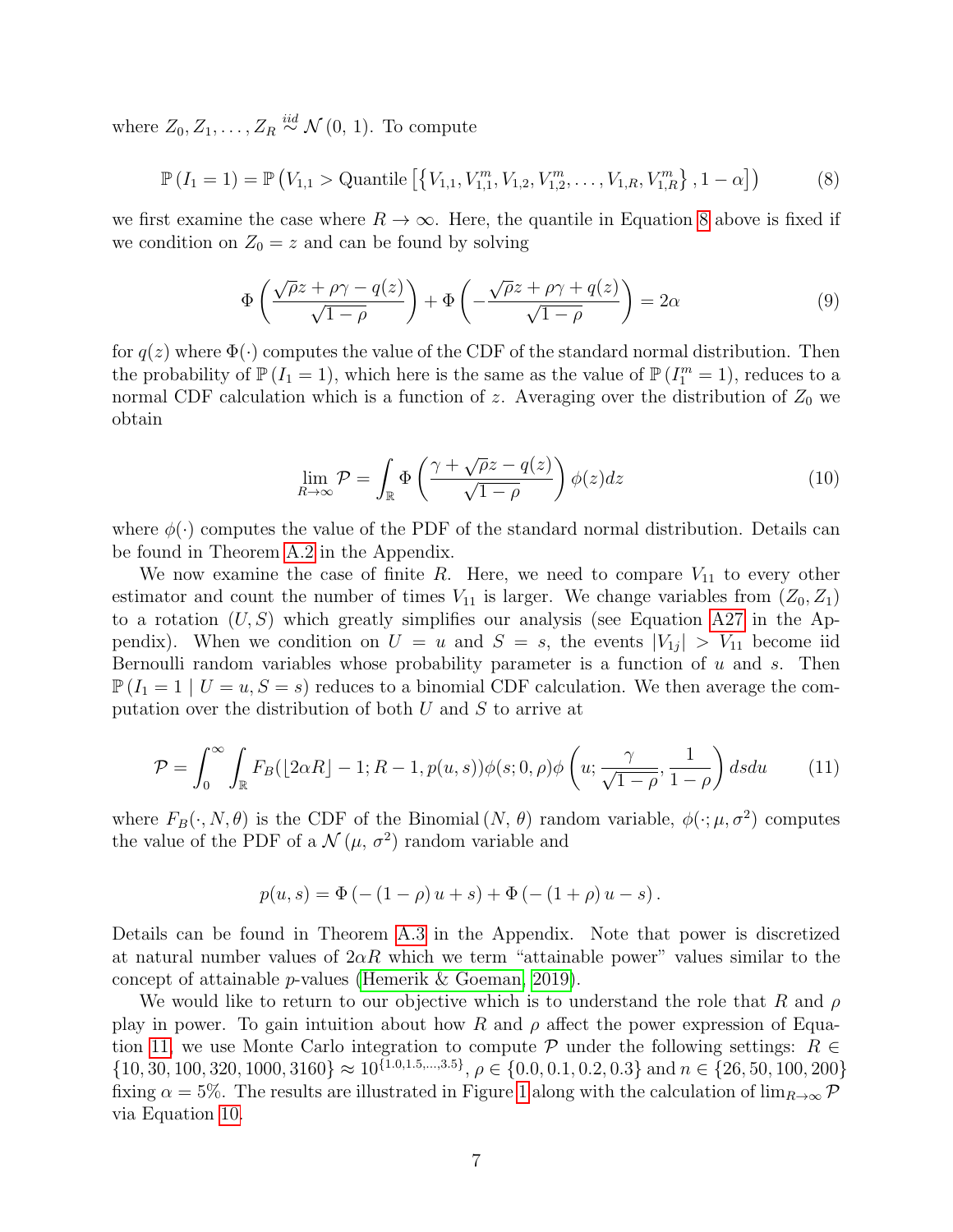<span id="page-7-0"></span>

Figure 1: An illustration of asymptotic power in R for different fixed settings of n and  $\rho$ where  $\alpha = 5\%$ . The green horizontal line is the theoretical asymptotic power upper bound (Equation [10\)](#page-6-2). In red is the finite power calculated using the derived expression for power as a function of  $R, \rho, \alpha$  (Equation [11\)](#page-6-1) via Monte Carlo integration (one million samples per cell). The points indicate the values of R for which finite power was computed.

Besides confirming the asymptotic power expression of Equation [10,](#page-6-2) these illustrations beg two conjectures (1) for any fixed  $\rho$ , power monotonically increases as R increases and (2) for any fixed R, power monotonically increases as  $\rho$  decreases.

We first examine conjecture (2). Note that  $\rho$  has two competing effects which complicate its overall behavior in power. High values of  $\rho$  are preferable because it reduces the variance of  $V_{1i} - V_{11}$ . Simultaneously, low values of  $\rho$  are also preferable because it reduces  $V_{1i}$  by diminishing its term  $\rho\gamma$ . To examine which consideration is stronger, we first examine the case where  $R = 2$ . Through much manipulation, we prove that power increases as  $\rho$  decreases (see Theorem [A.1](#page-16-0) in the Appendix).

To understand the role of  $\rho$  when  $R > 2$ , we need to examine Equation [11](#page-6-1) which requires understanding the behavior of the random variable  $T = p(U, S)$  in the binomial CDF calculation. Assuming  $\gamma = 0$ , Lemma [A.3.1](#page-21-0) shows that the measure of T has a point mass  $\mathbb{P}(T=1) = 1/2$  and otherwise has uniform density on [0, 1] (and this result holds beyond the normality assumption). If  $\gamma > 0$ , Lemma [A.3.2](#page-22-0) shows  $\mathbb{P}(T = 1) = \Phi(-\gamma)$  and the density on  $[0, 1]$  is given by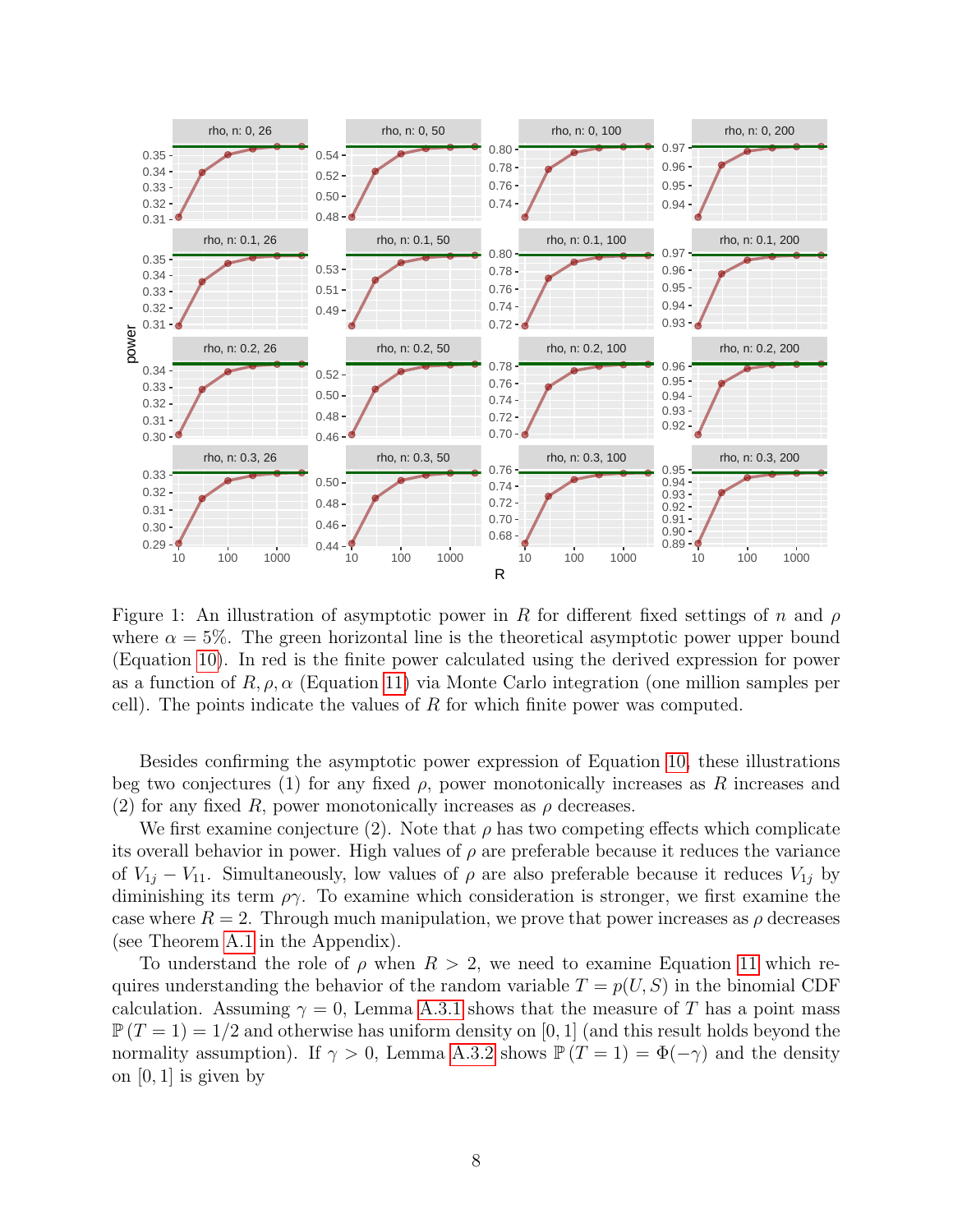$$
f_T(t; \rho, \gamma) = e^{-\frac{1}{2}\gamma^2} \int_0^\infty e^{\gamma \sqrt{1-\rho}u(a,t)} \phi\left(a; 0, \frac{\rho}{1-\rho}\right) da
$$

where  $u = u(a, t)$  satisfies

$$
\Phi(-u+a) + \Phi(-u-a) = t.
$$

To prove conjecture  $(2)$ , it is sufficient to demonstrate that there exists a  $t_0$  where for  $t < t_0, f_T(t; \rho_1, \gamma) > f_T(t; \rho_2, \gamma)$  and for  $t > t_0, f_T(t; \rho_1, \gamma) < f_T(t; \rho_2, \gamma)$  for  $\rho_1 < \rho_2$ . From numerical integration for a fine grid of t for many pairs of  $\rho_1 < \rho_2$ ,  $t_0$  is clearly visible. But this has so far escaped formal proof.

We now turn to Conjecture (1). It is apparent from Figure [1](#page-7-0) that the role of R is more salient than  $\rho$ . We prove this conjecture in Theorem [A.4](#page-25-0) by first showing that  $f_T$  decreases in t for any  $\rho$  and  $\gamma > 0$  in Corollary [A.3.2.](#page-24-0) We then use this fact in conjunction with the behavior of  $f_T$  when  $\gamma = 0$  (Lemma [A.3.1\)](#page-21-0) and representing the CDF of the binomial as a regularized incomplete beta function allows us to complete the proof.

A further consideration is the variability of the power. Recall the power metric we focus on (Equation [7\)](#page-5-2) considers power for an average value of the imbalance of the unobserved response component  $B_z$ . There is variance in  $B_z$  which causes instability in experimental power,  $SE_{B_z, W_{2R}}[\mathcal{P}_{z, W_{2R}}]$ . Replacing the value of the quantile in Equation [8](#page-6-0) by  $q(z)$  from Equation [9,](#page-6-3) Theorem [A.5](#page-26-0) proves that as  $R$  increases, this instability monotonically decreases to a positive constant. This limiting constant is a function of  $\gamma$  and  $\rho$ . Numerical studies show that it does not exhibit monotonicity in either of these two parameters. Also, for typical values of  $\gamma$  and  $\rho$ , this limiting constant is large; it could be as high as 0.06. Future work will elucidate designs that seek to minimize this value.

## <span id="page-8-0"></span>4 Simulations

In this section, we wish to explore the power P of the randomization test at  $\alpha = 0.05$ for different experimental design strategies and different values of R and n. We vary  $n \in$  $\{26, 50, 100, 200\}$  and then set the observed covariates x to be the  $\{1/(n+1), 2/(n+1), \ldots,$  $n/(n+1)$  quantiles of the standard normal distribution. The designs considered were BCRD, rerandomization, a priori pairwise matching, the greedy pair switching of [Krieger et](#page-15-2) [al.](#page-15-2) [\(2019\)](#page-15-2). For rerandomization, we picked a threshold of  $|B_x|$  corresponding to the 0.1% best out of 1,000,000 allocations from BCRD. All these designs are restricted to have an equal number of subjects  $n/2$  assigned to the treatment and control groups by construction.

We vary  $R \in \{10, 30, 100, 320, 1000, 3160\}$ . After sampling the R vectors  $w$ , we augment this set by concatenating their mirrors  $-w$  thus arriving at 2R vectors for each design. To generate the response we vary  $\beta_x \in \{0,1\}$  and  $\beta \in \{0,0.25\}$ . The positive value of  $\beta$  was selected to both induce separation among the many simulation settings and result in powers that were not close to either zero or one. In each simulation cell, we run 50 realizations from each of the considered designs i.e. 50 different subsets  $\mathbb{W}_{2R} \subset \mathbb{W}_D$ . In order to simulate different values of  $B<sub>z</sub>$  under the asymptotic setting, we take 500 draws of the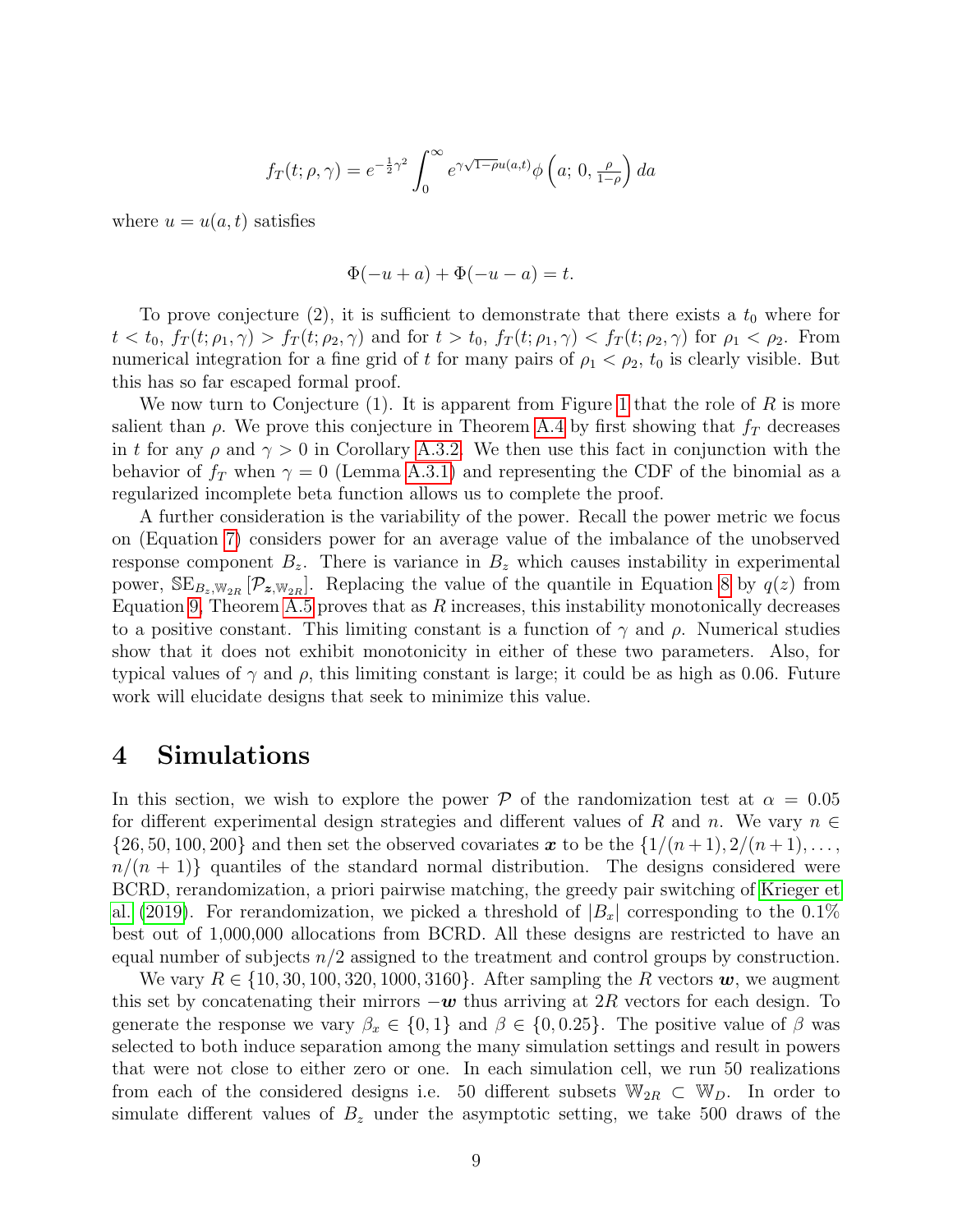unobserved covariates z from a standard normal distribution within each design duplicate (a different value of  $\sigma_z^2$  would only monotonically shift our results). The responses were computed according to our theoretical setup (Equation [1\)](#page-2-0) and the power in each cell  $\mathcal{P}_{z,\mathbb{W}_{2R}}$ was tabulated via Equation [3.](#page-3-0)

For  $n = 26$ , the total number of allocations is  $\binom{26}{13} = 10,400,600$  which is nearly the largest sample size that can comfortably be enumerated exhaustively. Thus, for the  $n = 26$ setting we include another experimental design, which we term *best*. Here, we calculate the observed covariate imbalance  $B_x$  for each allocation vector  $w$ . We then sort from the smallest  $|B_x|$  to the largest and enumerate the best 2R vectors (since the  $|B_x|$  is equal for w and  $-\boldsymbol{w}$ , the mirrored pairs appear in order after sorting). Additionally, since the subset of R vectors is deterministic, we do not do 50 duplicates of this design during the simulation.

The main goal of this simulation is to compare power  $P$  across the various design strate-gies, R and n, computed via Equation [7](#page-5-2) where the expectation over  $B<sub>z</sub>$  was approximated by averaging the 500 replicates over different z realizations and the expectation over all subsets  $\mathbb{W}_{2R} \subset \mathbb{W}_D$  was approximated by averaging over the 50 replicates of the different  $\mathbb{W}_{2R}$ subsets. Using the law of total variance, we can compute standard errors of our simulation that incorporate these two sources of variation.

We also collected other information during the simulation such as an estimate of mean  $\rho$ , a metric of how similar the allocation vectors are within specific experimental designs by R and n (as measured by the average  $|r_{ij}$ ). This allows us to understand the interplay of R and  $\rho$  on power and assess our theoretical results in settings outside of their stylized assumptions. The power results are found in Figure [2](#page-10-1) and the allocation dependence illustrations are found in Figure [3.](#page-11-0)

There are many observations from these plots. First, all eight illustrations of Figure [2](#page-10-1) confirm our technical result that  $P$  increases monotonically in R (Theorem [A.4\)](#page-25-0).

Further, the bottom row illustrations of Figure [2](#page-10-1) (where  $\beta_x \neq 0$ ) demonstrate the effect of the design on the observed covariate imbalance  $B_x$  affecting term (I) in  $\beta$  (Equation [5\)](#page-3-1). BCRD has poor balancing performance and hence much lower power than the contenders (see Figure [A5](#page-29-0) in the supplementary materials for observed covariate imbalance by design and  $n$ ). Matching has worse power compared to rerandomization and greedy pair switching for small sample sizes but is no longer detectable at the illustration scale for  $n = 200$ . This is due to a combination of worse performance balancing the observed covariate (see Figure [A5\)](#page-29-0) and also higher allocation dependence (as apparent in Figure [3\)](#page-11-0), i.e. higher average  $|r_{ij}|$ with the latter consideration being more responsible (as evidenced by the comparison of the top row of Figure [2](#page-10-1) corresponding to the setting of  $\beta_x = 0$ ). The strategy of using the best vectors in an exhaustive search does poorly for low  $R$  since the vectors are highly dependent as apparent from the leftmost plot of Figure [3.](#page-11-0)

The winning strategies in the realistic setting of  $\beta_x \neq 0$  are rerandomization and greedy pair switching because both these designs can (a) drive  $|B_x|$  to nominal levels and (b) provide highly independent allocations.

We also verified that the tests are properly sized in all settings (see Figure [A4](#page-28-0) in the supplementary materials). And we verified that the standard error of  $\mathcal{P}$  monotonically decreases in  $R$  but not ultimately to zero. This can be seen from inspecting the length of the error bars of Figure [2](#page-10-1) but can be seen more clearly in Figure [A6](#page-30-0) in the supplementary materials. Again, the winners here are rerandomization and greedy pair switching. The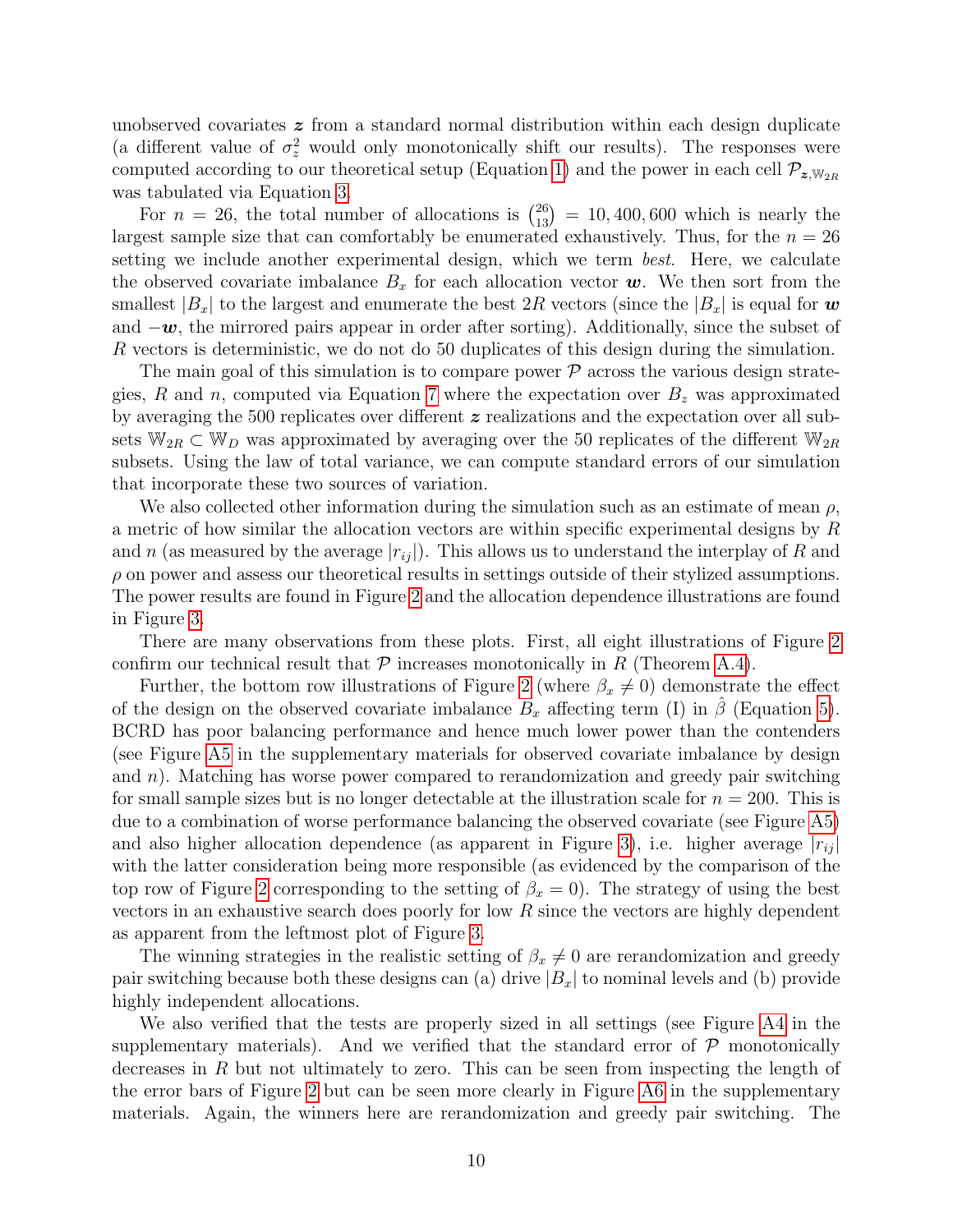<span id="page-10-1"></span>

Figure 2: Simulated estimates of power  $P$  of the randomization test by number of allocation vectors in the design R where  $\beta = 0.25$ ,  $\alpha = 0.05$  and  $\beta_x \in \{0, 1\}$ . Individual plots correspond to different settings of the effect of the observed covariate  $\beta_x$  and sample size n. Colors indicate the design strategy employed. Error bars are jittered slightly left-right and indicate 95% confidence.

variability in BCRD in small R in the case where  $\beta_x \neq 0$  is the largest variability of the simulation. This is likely due to  $B_x$  varying wildly across allocations.

## <span id="page-10-0"></span>5 Discussion

We investigated the power of the randomization test under different experimental designs in the setting of a simple response model with an additive treatment effect, an additive effect of an observed covariate and an additive effect of a fixed unobserved component. We first observe that if the sample size is large, e.g. greater than 200, using a specialized design different from BCRD does not provide significant power gains because both the observed covariate and unobserved response component will have low imbalance, a point noted by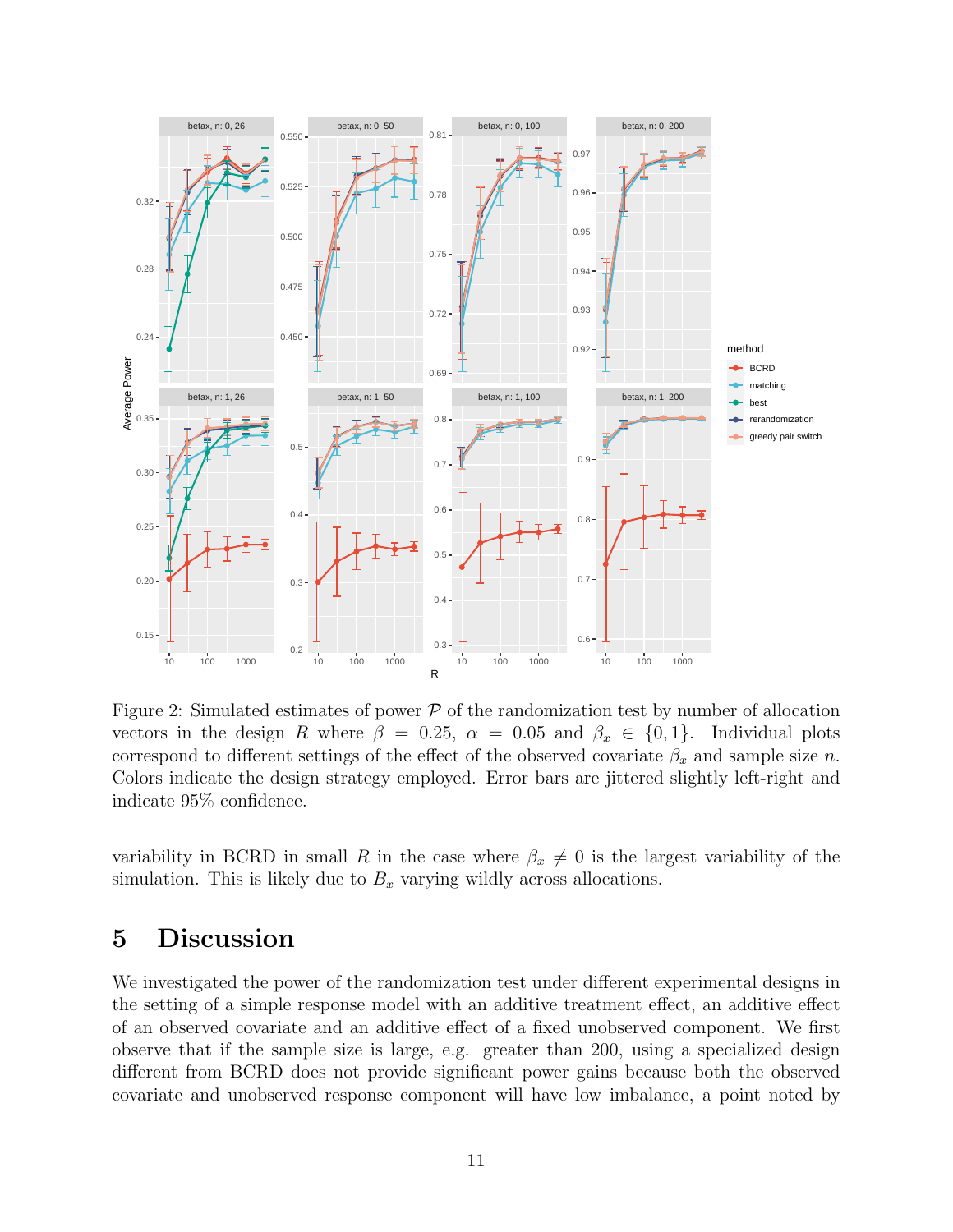<span id="page-11-0"></span>

Figure 3: Simulated average  $|r_{ij}|$  over all 2R allocation vectors on the log scale for each design method considered by subset size  $R$ . Individual plots correspond to different settings the sample size n. Allocation vector correlations are independent of  $\beta$ ,  $\beta_x$  and  $\alpha$ . Colors indicate the design strategy employed. Error bars are jittered slightly left-right and indicate 95% confidence but are usually smaller than the dot width. The advantage of pairwise matching is clearly illustrated as well as the equivalence of BCRD, rerandomization at the threshold considered and greedy pair switching.

[Cornfield](#page-14-4) [\(1959\)](#page-14-4).

But in many experimental settings, for example clinical trials, sample size is relatively small (e.g.  $n < 100$ ) and the experimenter's design choice does indeed matter. Through our investigation of the power, we noticed that three main features of the experimental design (i.e. within the experimentalist's control) affect power: (1) The allocations' imbalance among the observed covariates, (2) the number of allocations in the design and (3) the orthogonality of the allocations.

The most important design consideration is (1) to make imbalance among the observed covariate in the two arms small enough so that it becomes inconsequential. This fact is not new; it is a well-studied problem with many heuristic designs including [Student'](#page-15-7)s [\(1938\)](#page-15-7) classic rerandomization and recently [Bertsimas et al.](#page-14-5) [\(2015\)](#page-14-5); [Kallus](#page-14-6) [\(2018\)](#page-14-6) who employ numerical optimization.

For consideration (2), we have demonstrated that it is critical to have a large number of allocations R in the design as  $\mathcal P$  will increase and variability of power due to the effect of the unobserved response component will decrease. An order of  $R$  in the low 1000's seems to be sufficient. One must be careful that all these many  $R$  allocations respect the small observed covarate imbalance restriction. This restriction is explicit in rerandomization where the minimum threshold imbalance is specified. One can prove that imbalance is very small in matching and greedy pair switching or alter these design strategies by requiring an explicit threshold.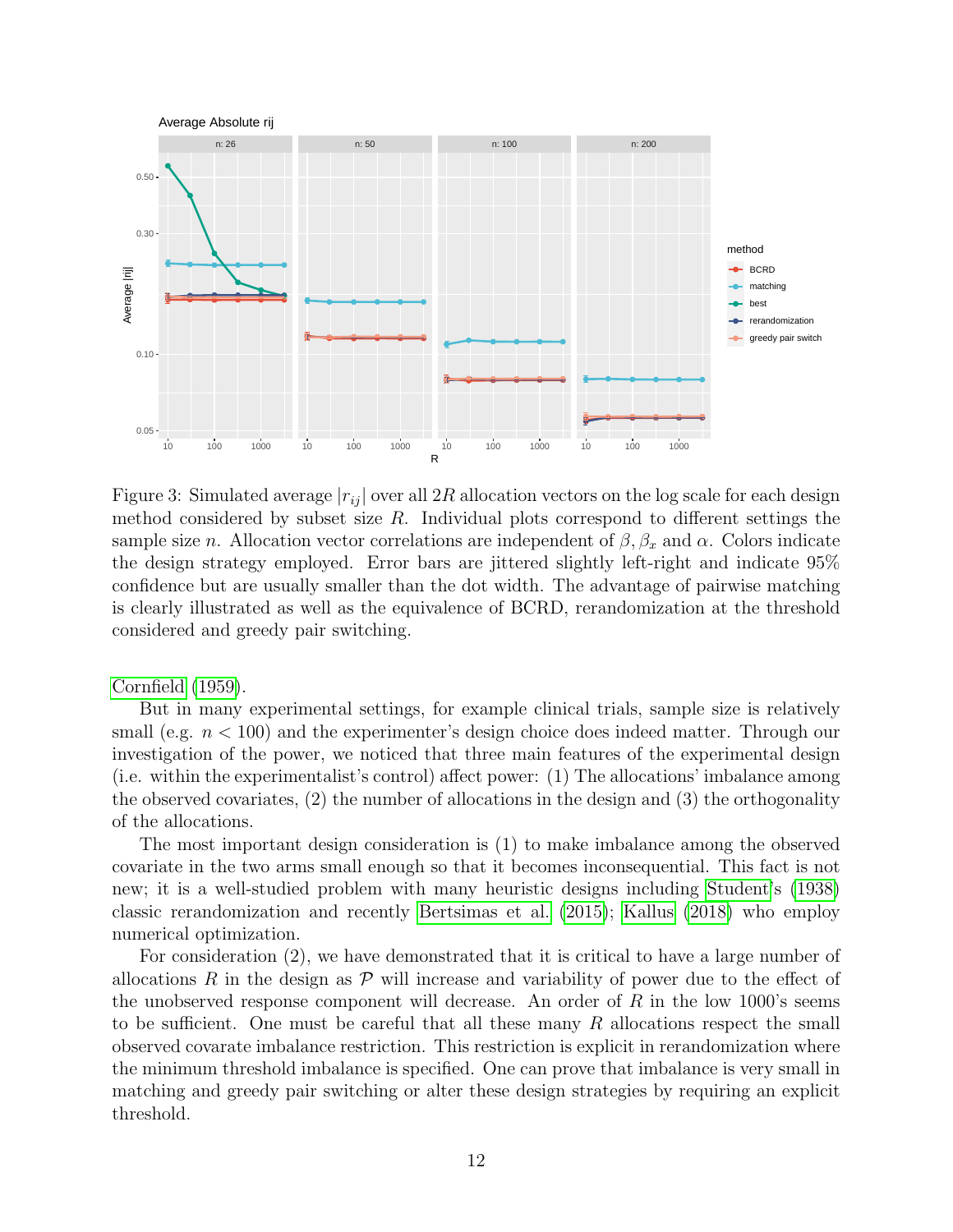As for consideration (3), we conjecture that power will improve upon increasing the orthogonality among the allocations. Intuitively, (2) and (3) are at odds with another: as the number of vectors increases in a fixed space of dimension  $n$ , there will be pairs with larger and larger correlations. However, our simulations demonstrate that (2) is much more important than (3). The tradeoff is dependent on the constants  $\sigma_z^2$ , the importance of the unobserved covariates to the response (i.e. conceptually the same as  $R<sup>2</sup>$  for the observed covariates) and  $\beta$ , the size of the experimental effect.

In our previous work [\(Kapelner et al., 2020\)](#page-15-4) we studied the mean squared error (MSE) of the same estimator in the same settings in an effort to understand how it is affected by the design D. We found (a) the expected MSE over  $\boldsymbol{z}$  is optimized when using one allocation vector that minimized  $|B_x|$ , (b) when considering the worst case MSE by z, BCRD is the optimal strategy and  $(c)$  when examining a high quantile of MSE over  $\boldsymbol{z}$ , then a design that provides good imbalance while having orthogonal designs is preferred. The results about experimental power dovetail with our previous finding in (c).

Thus, based on this work and our previous work, we offer design recommendations for the practitioner that address these salient considerations.

We recommend using rerandomization with a threshold as low as possible to produce  $R$ on the order of a few thousand. The threshold can be lowered by having more time and computational resources at the practitioner's disposal. Rerandomization puts an upper limit on observed covariate imbalance and also provides allocations which seem (based on our numerical experience) to be as orthogonal as allocations that are expected in BCRD (we await a rigorous proof of this statement).

We also recommend greedy pair switching [\(Krieger et al., 2019\)](#page-15-2) which provides smaller observed imbalance than rerandomization (by an order of  $n$ ) and has orthogonality of its allocations proven to be nearly as orthogonal as BCRD in finite sample sizes.

A priori pairwise matching has observed covariate imbalance performance between these two designs but is not recommended because the orthogonality of its allocations is higher, lowering power in the small sample setting (see Figure [2,](#page-10-1) columns 1 and 2). However, if the linear additive model (Equation [1\)](#page-2-0) is not believed, matching affords better performance on consideration (1) as it will match the response component of the observed covariate and not just the value of observed covariate (see [Kallus, 2018,](#page-14-6) Section 2.3.2). This is recommended as lower allocation orthogonality does not penalize power by a significant amount.

Designs that enumerate all allocations vectors in  $\mathbb{W}_D$  and select  $\boldsymbol{w}$  that provide optimally small  $|B_x|$  are possible in very small sample sizes (up to  $n \approx 30$ ) and naively would seem to be the best strategy. We recommend strongly against these designs as they both have small  $R$  and highly dependent allocations which can be deleterious to the experiment (see Figure [2,](#page-10-1) column 1, green line).

#### 5.1 Further Research

In this paper, we considered one covariate but in more realistic settings, there would be many covariates. In such settings, this would increase the imbalance in the observed covariates and increase the importance of term (I) in Equation [5](#page-3-1) but would not impact the other terms which are functions of the dependence structure of the allocation vectors. Our design recommendation remains the same: find allocations that drive down covariate imbalance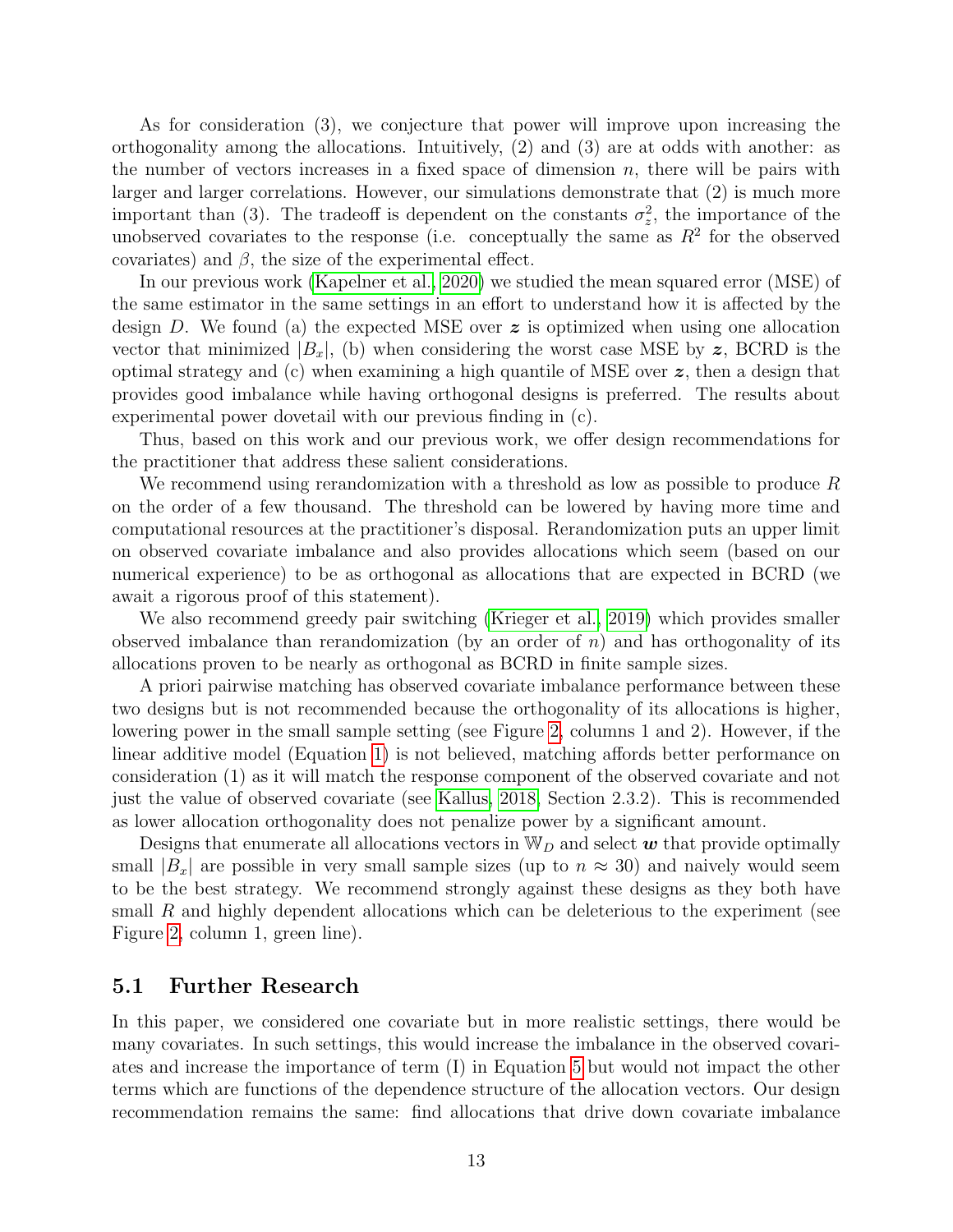but also retain the relative independence of the allocations. To reiterate, this can be accomplished by using a lower rerandomization threshold. Future work can investigate numerical optimization approaches that optimize observed imbalance [\(Bertsimas et al., 2015;](#page-14-5) [Kallus,](#page-14-6) [2018\)](#page-14-6) while still providing many allocations with a high degree of orthogonality.

Also, we assumed the classic differences-in-mean estimator  $\hat{\beta} = \frac{1}{2}$  $\frac{1}{2}(\bar{Y}_T - \bar{Y}_C)$ . Alternatively, one could employ the OLS estimator which adjusts for the observed covariate(s). We showed in our previous work that the MSE of the estimator is an entire order of  $n$  lower in observed covariate imbalance [\(Kapelner et al., 2020,](#page-15-4) Equation 24). Thus, when the OLS estimator is employed, we anticipate term (I) to decrease but terms (II) and (III) to be unaffected. This will result in the number of vectors R and the average absolute allocation dependence  $\rho$  having a more pronounced impact on experimental power.

We also assumed a basic response model, Equation [1,](#page-2-0) which is additive and linear in the observed covariate, unobserved covariate and treatment effect. If this model is incorrectly specified, this would be the same as the  $z$  term being a function of x and thus x would appear in the expression  $B<sub>z</sub>$  and its finite-sample central limit theorem. Examining designs in this setting would be interesting future work.

In the approximation scenario where  $2R \ll R_D$  and a Monte Carlo, recommending R to be large has been noted in the literature on permutation tests [\(Hemerik & Goeman, 2018,](#page-14-7) Section 3.2). An additional concern in the approximation scenario, our power expression given in Equation [3](#page-3-0) implicitly assumes a  $p$ -value calculation of the ratio of number of elements beating the run estimate to the total number of allocations, known in the literature as the "unbiased estimate". [Phipson & Smyth](#page-15-8) [\(2010\)](#page-15-8) and many others caution practitioners of this approach as it is anti-conservative by a factor of about  $1/(2R)$  for  $\alpha < 1/2$ , an unintuitive flaw that compounds in severity during multiple testing. Their solution is to use the Wilson estimate, adding one to both the numerator and denominator in the ratio calculation, which is conservative if R is small. However, since in our construction we include  $m_{ii}$  in the quantile calculation, our test then becomes conservative [\(Lehmann & Romano, 2006,](#page-15-5) Equation 15.8). However, since randomization tests are categorically different methods that do not rely on group structure [\(Hemerik & Goeman, 2019\)](#page-14-3), we are unsure how this literature applies to our findings. We leave exploration of these issues to further research although we do not believe a new estimator or dropping the identity permutation will change our results nor the thrust of our recommendations.

There is a rich literature in science where the applications require finding allocation vectors with small dependence similar to the problem we face in our application. For example, if a Hadamard matrix of order n exists, then its rows yield n orthogonal allocations for an experiment of size *n*. However, our focus is small experiments (e.g.  $n < 100$ ) and thus this number of allocations falls far short of the desired  $R > 1000$  (even before filtering for covariate balance). Other methods such as the [Gold](#page-14-8) [\(1967\)](#page-14-8) codes and [Kasami](#page-15-9) [\(1966\)](#page-15-9) codes that are used in telecommunication and GPS technology offer allocation sets which are larger, but not by the orders of magnitude we have shown are necessary. Broadly, when  $R$  is large relative to  $n$ , attempts to eliminate correlation are fruitless in the following sense: For allocation vectors  $w_1, \ldots, w_R$  in an experiment of size n, [Datta et al.](#page-14-9) [\(2012,](#page-14-9) Theorem 2.2) proves that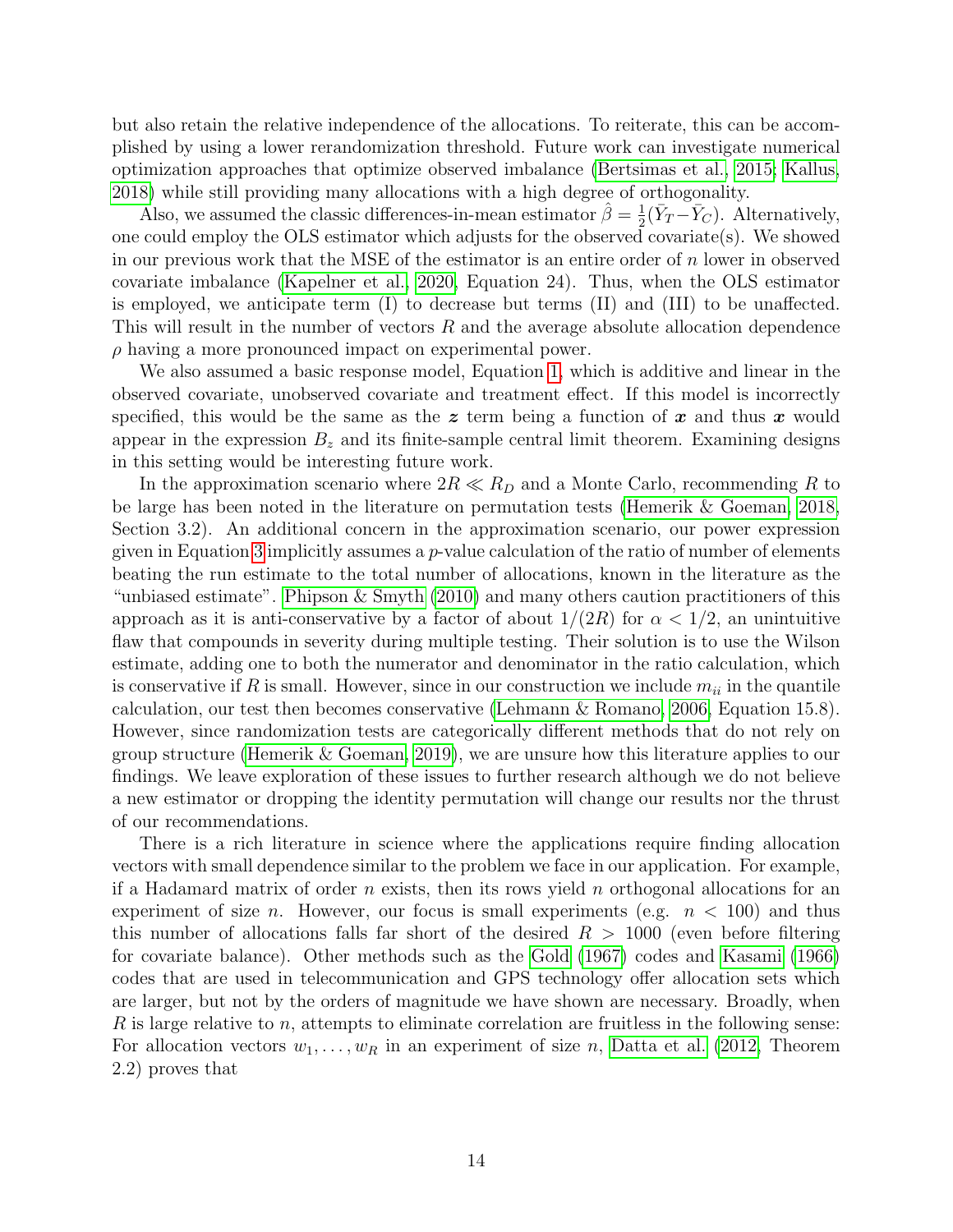$$
\frac{1}{R(R-1)} \sum_{i \neq j} |w_i^T w_j|^2 \ge n \frac{R-n}{R-1}.
$$

This implies that  $R \gg n$  this general lower bound on the correlations approaches n. Noting that  $n$  is achieved in expectation by the complete randomization design, we believe very little improvement is possible in the standard experiment model considered in this paper. But, practical experiments may have constraints on the set of feasible allocations which induce correlations in naive draws and the allocations chosen by the rerandomization methods discussed herein. In that case, optimizing designs jointly for orthogonality of allocations and covariate balance can yield gains, based on the results in Section (reference where we talk about rho). We leave this to future work.

Incidence and survival endpoints are also important and left for further research. Our intuition is the same considerations will be present and our design recommendation would be similar.

# References

- <span id="page-14-5"></span>Bertsimas, D., Johnson, M., & Kallus, N. (2015). The power of optimization over randomization in designing experiments involving small samples. Operations Research,  $63(4)$ , 868–876.
- <span id="page-14-4"></span>Cornfield, J. (1959). Principles of research. American journal of mental deficiency,  $64$ , 240–252.
- <span id="page-14-9"></span>Datta, S., Howard, S., & Cochran, D. (2012). Geometry of the welch bounds. *Linear algebra* and its applications,  $437(10)$ ,  $2455-2470$ .
- <span id="page-14-1"></span>Dwass, M. (1957). Modified randomization tests for nonparametric hypotheses. The Annals of Mathematical Statistics, 181–187.
- <span id="page-14-0"></span>Fisher, R. A. (1925). Statistical methods for research workers. Edinburgh Oliver & Boyd.
- <span id="page-14-8"></span>Gold, R. (1967). Optimal binary sequences for spread spectrum multiplexing (corresp). IEEE Transactions on information theory, 13 (4), 619–621.
- <span id="page-14-2"></span>Hájek, J. (1961). Some extensions of the Wald-Wolfowitz-Noether theorem. The Annals of Mathematical Statistics, 506–523.
- <span id="page-14-7"></span>Hemerik, J., & Goeman, J. (2018). Exact testing with random permutations. Test,  $27(4)$ , 811–825.
- <span id="page-14-3"></span>Hemerik, J., & Goeman, J. J. (2019). Another look at the lady tasting tea and permutationbased randomization tests. arXiv preprint arXiv:1912.02633 .
- <span id="page-14-6"></span>Kallus, N. (2018). Optimal a priori balance in the design of controlled experiments. *Journal* of the Royal Statistical Society: Series B (Statistical Methodology), 80 (1), 85–112.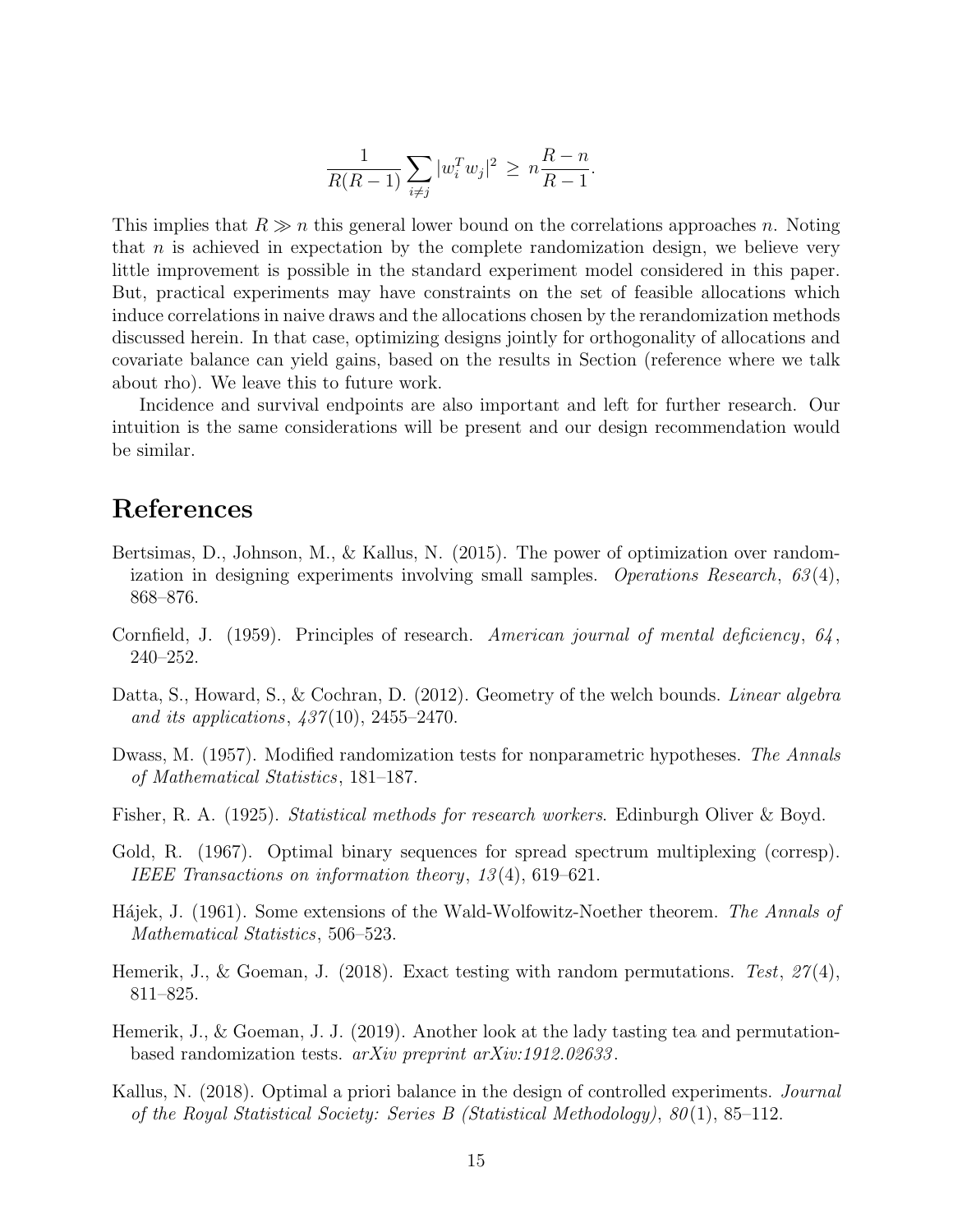- <span id="page-15-4"></span>Kapelner, A., Krieger, A. M., Sklar, M., Shalit, U., & Azriel, D. (2020). Harmonizing optimized designs with classic randomization in experiments. The American Statistician, 1–12.
- <span id="page-15-9"></span>Kasami, T. (1966). Weight distribution formula for some class of cyclic codes (Tech. Rep.). Coordinated Science Laboratory, University of Illinois at Urbana-Champaign. (Coordinated Science Laboratory Report no. R-285)
- <span id="page-15-2"></span>Krieger, A. M., Azriel, D., & Kapelner, A. (2019). Nearly random designs with greatly improved balance. *Biometrika*,  $106(3)$ , 695–701.
- <span id="page-15-5"></span>Lehmann, E. L., & Romano, J. P. (2006). *Testing statistical hypotheses* (third ed.). Springer Science & Business Media.
- <span id="page-15-6"></span>Li, X., & Ding, P. (2017). General forms of finite population central limit theorems with applications to causal inference. Journal of the American Statistical Association, 112 (520), 1759–1769.
- <span id="page-15-3"></span>Lin, W. (2013). Agnostic notes on regression adjustments to experimental data: Reexamining freedman's critique. The Annals of Applied Statistics,  $\mathcal{T}(1)$ , 295–318.
- <span id="page-15-8"></span>Phipson, B., & Smyth, G. K. (2010). Permutation p-values should never be zero: calculating exact p-values when permutations are randomly drawn. Statistical applications in genetics and molecular biology,  $9(1)$ .
- <span id="page-15-1"></span>Rosenberger, W. F., & Lachin, J. M. (2016). Randomization in clinical trials: theory and practice (Second ed.). John Wiley & Sons.
- <span id="page-15-0"></span>Senn, S. (2013). Seven myths of randomisation in clinical trials. Statistics in Medicine,  $32(9)$ , 1439–1450.
- <span id="page-15-7"></span>Student. (1938). Comparison between balanced and random arrangements of field plots. Biometrika, 363–378.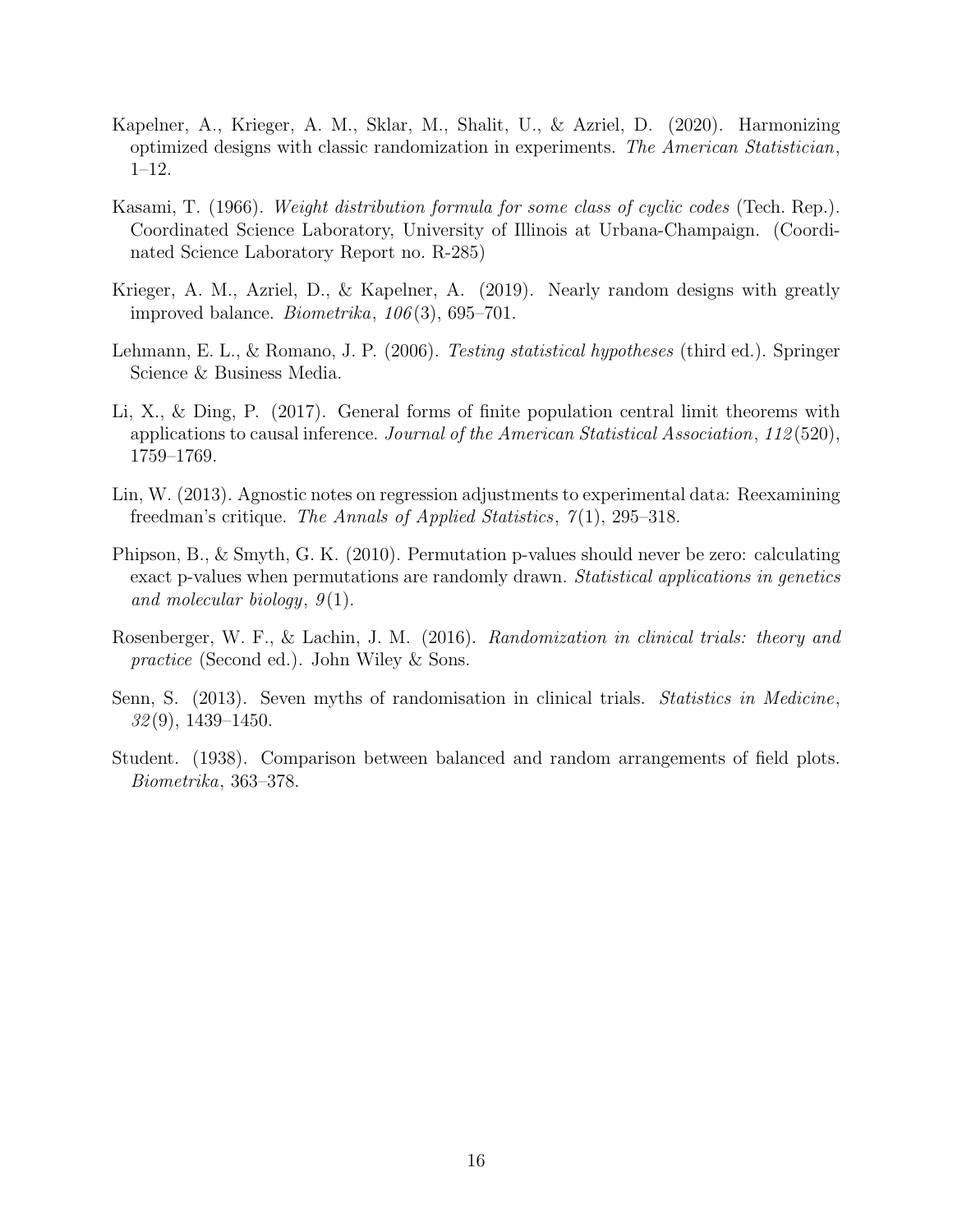# A Technical Results and Proofs for "Improving the Power of the Randomization Test"

The following is a table of notation we use throughout the paper (above the horizontal line) and in the appendix (below the horizontal line).

| Expression                                               | Description                                                                         |
|----------------------------------------------------------|-------------------------------------------------------------------------------------|
| $\boldsymbol{n}$                                         | The sample size                                                                     |
| $\alpha$                                                 | The Type I error of the randomization test assumed $\langle 1/2 \rangle$            |
| β                                                        | The additive treatment effect in the response                                       |
| $\boldsymbol{w},-\boldsymbol{w}$                         | An allocation vector of length $n$ and its mirror                                   |
| $r_{ij} := \boldsymbol{w}_i^{\top} \boldsymbol{w}_j / n$ | The correlation of two allocations                                                  |
| $B_{x,i} := \boldsymbol{w}_i^{\top} \boldsymbol{x}/n$    | The imbalance in an observed covariate                                              |
| $B_{z,i} := \boldsymbol{w}_i^{\top} \boldsymbol{z}/n$    | The imbalance in an unobserved response component                                   |
| $\mathbb{W}_D$                                           | The set of allocation vectors in the strategy $D$ .                                 |
| $\mathbb{W}_{2R}$                                        | A subset of R unmirrored vectors from $\mathbb{W}_D$ with their R mirrors           |
| $\boldsymbol{R}$                                         | The number of unmirrored allocation vectors in the strategy $\mathbb{W}_{2R}$       |
| $\phi(t;\mu,\sigma^2)$                                   | The PDF of the normal distribution with mean $\mu$ and variance $\sigma^2$          |
| $\phi(t) := \phi(t; 0, 1)$                               | The PDF of the standard normal distribution                                         |
| $\Phi(t)$                                                | The CDF of the standard normal distribution                                         |
| $F_B(x, n, p)$                                           | The CDF of the binomial distribution                                                |
|                                                          | Average absolute correlation between the allocations                                |
| $\frac{\rho}{\gamma = \sqrt{n}\beta}$                    | The sample size-scaled treatment effect                                             |
| $Z_i$                                                    | $\stackrel{iid}{\sim}$ standard normal random variables where $i = 0, 1, 2, \ldots$ |
| $B_{Z_i} := \sqrt{n} B_{z,i}$                            | The standardized imbalance in an unobserved response component                      |
| $q= 2\alpha R -1$                                        | The number of vectors to beat to reject the null hypothesis                         |

<span id="page-16-0"></span>**Theorem A.1.** For  $R = 2$ ,  $|r_{12}| = \rho$  and  $\alpha = 1/4$ ,  $P$  is monotonically decreasing in  $\rho$ .

Proof. By Assumption [3.1](#page-5-0) and Equation [6,](#page-4-1) the imbalances of the unobserved covariate among the two designs has a bivariate normal distribution,

$$
\left[\begin{array}{c} B_{Z_1} \\ B_{Z_2} \end{array}\right] \sim \mathcal{N}_2\left(\mathbf{0}, \left[\begin{array}{cc} 1 & \rho \\ \rho & 1 \end{array}\right]\right). \tag{A12}
$$

The estimate for the treatment effect for the design that generated the data can be written as

$$
B_{Z_1} = Z_1 + \gamma,
$$

The estimate based on its mirror image is then  $-B_{Z_1}$ . Similary the estimate for the other choice of assignment is

$$
B_{Z_2}=Z_2+\rho\gamma,
$$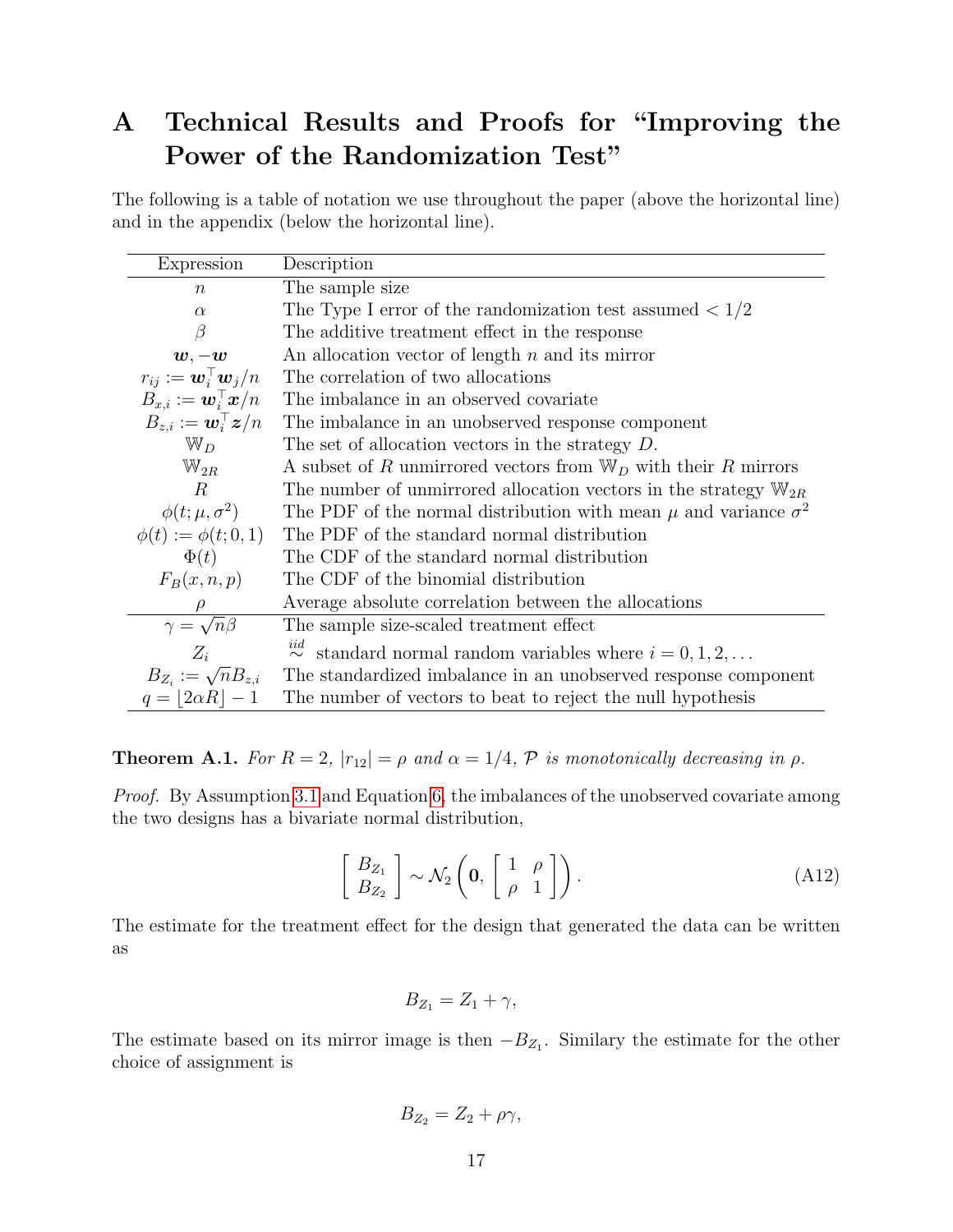and its mirror image produces an estimate of  $-B_{Z_2}$  for the treatment effect.

It is then algebra to find the set of  $Z_1, Z_2$  for which simultaneously,  $B_{Z_1} > -B_{Z_1}, B_{Z_1} >$  $B_{Z_2}$  and  $B_{Z_1} > -B_{Z_2}$ . This results in  $Z_1 > -\gamma$  and

$$
-Z_1 - (1+\rho)\gamma < Z_2 < Z_1 + (1-\rho)\gamma.
$$

Hence the objective we want to consider as a function of  $\rho$ ,  $G(\rho)$ , which denotes the probability that  $B_{Z_1}$  provides the largest estimate among the four choices, is

$$
G(\rho)=\int_{-\gamma}^{\infty}\left(\Phi\left(\frac{z_1+(1-\rho)\gamma-\rho z_1}{\sqrt{1-\rho^2}}\right)-\Phi\left(\frac{-z_1-(1+\rho)\gamma-\rho z_1}{\sqrt{1-\rho^2}}\right)\right)\phi(z_1)dz_1,
$$

as  $Z_2 | Z_1$  has a normal distribution with mean  $\rho z_1$  and varinace  $1 - \rho^2$ . If we reparameterize  $\rho$  to  $\omega = \sqrt{\frac{1+\rho}{1-\rho}}$ , and  $u = z_1 + \gamma$ ,

$$
G(\omega) = \int_0^\infty \left( \Phi(u/\omega) - \Phi(-u\omega) \right) \phi(u-\gamma) du = \int_0^\infty \left( \Phi(u/\omega) + \Phi(u\omega) \right) \phi(u-\gamma) du - \Phi(\gamma).
$$

Now  $\omega$  indexes the agreement between the two designs. If  $\rho = -1$ , then the designs are mirror image and  $\omega = 0$ . If  $\rho = 0$ , which corresponds to half of the treated in one design are assigned to treatment in the other design and similarly for the control, likely to be the case that maximizes  $G(\omega)$ , then  $\omega = 1$  by Corollary [A.1.1.](#page-18-1) Finally, as the two designs become more similar,  $\rho$  is positive and goes to one and  $\omega$  corresponding to  $\omega > 1$  and increasing to infinity.

One can take the derivative and explore  $G(\omega)$ 's behavior. It follows that the derivative of  $G(\omega)$ ,  $q(\omega)$ , is

<span id="page-17-0"></span>
$$
g(\omega) = \int_0^\infty u \left( \phi(u\omega) - \frac{\phi(u/\omega)}{\omega^2} \right) \phi(u-\gamma) du.
$$
 (A13)

In order to evaluate Equation [A13,](#page-17-0) consider

<span id="page-17-2"></span>
$$
h(a) = a \int_0^\infty u \phi(au) \phi(u - \gamma) du.
$$
 (A14)

which yields the desired result using Lemma [A.1.1.](#page-17-1)

#### <span id="page-17-1"></span>Lemma A.1.1.

<span id="page-17-3"></span>
$$
\int_0^\infty u\phi(au)\phi(u-\gamma)du = \frac{e^{-\frac{\gamma^2}{2}}}{2\pi(1+a^2)} + \frac{\gamma e^{-\frac{1}{2}\frac{a^2\gamma^2}{1+a^2}}}{\sqrt{2\pi}(1+a^2)^{3/2}} \left(1-\Phi\left(-\frac{\gamma}{\sqrt{1+a^2}}\right)\right). \quad (A15)
$$

Proof. Since

$$
\phi(au)\phi(u-\gamma) = \frac{1}{2\pi}e^{-\frac{1}{2}a^2u^2}e^{-\frac{1}{2}(u-\gamma)^2},
$$

 $\Box$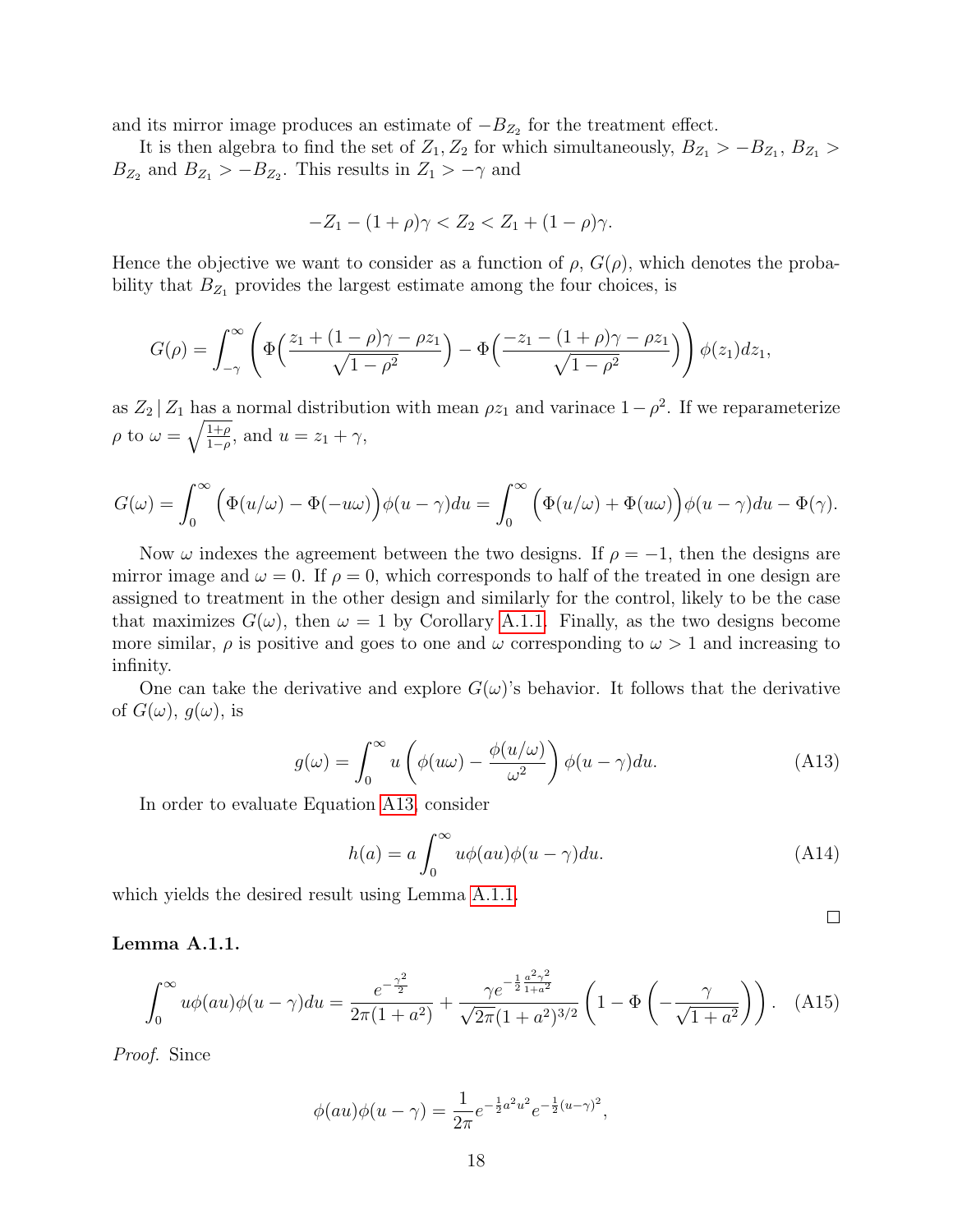by completing the square

$$
\phi(au)\phi(u-\gamma) = \frac{1}{2\pi}e^{-\frac{1}{2}(1+a^2)\left(u-\frac{\gamma}{1+a^2}\right)^2}e^{-\frac{1}{2}\frac{a^2\gamma^2}{1+a^2}}.
$$

Substituting this expression into Equation [A14](#page-17-2) yields

<span id="page-18-2"></span>
$$
h(a) = \frac{a}{2\pi} e^{-\frac{1}{2}\frac{a^2\gamma^2}{1+a^2}} \int_0^\infty u e^{-\frac{1}{2}(1+a^2)\left(u - \frac{\gamma}{1+a^2}\right)^2} du. \tag{A16}
$$

By letting  $v =$ √  $\sqrt{1+a^2}(u-\frac{\gamma}{1+a})$  $\frac{\gamma}{1+a^2}$ , the integral in Equation [A16](#page-18-2) becomes,

<span id="page-18-3"></span>
$$
\frac{1}{\sqrt{1+a^2}} \int_{-\frac{\gamma}{\sqrt{1+a^2}}}^{\infty} \frac{v}{\sqrt{1+a^2}} e^{-\frac{1}{2}v^2} dv + \frac{\gamma}{(1+a^2)^{3/2}} \int_{-\frac{\gamma}{\sqrt{1+a^2}}}^{\infty} e^{-\frac{1}{2}v^2} dv.
$$
 (A17)

Then, the first integral in Equation [A17](#page-18-3) can be shown to be

$$
\frac{1}{1+a^2}e^{-\frac{1}{2}\frac{\gamma^2}{1+a^2}}
$$

and the second integral can be shown to be

$$
\sqrt{2\pi}\left(1-\Phi\left(-\frac{\gamma}{\sqrt{1+a^2}}\right)\right).
$$

Substituting these two results into Equation [A16](#page-18-2) completes the proof.

 $\Box$ 

<span id="page-18-1"></span>**Corollary A.1.1.**  $G(\omega)$  is maximized when  $\omega = 1$  for all  $\gamma > 0$ .

*Proof.* Since  $G(\omega) = G(1/\omega)$ , it is sufficient to show that  $g(\omega)$  is negative for all  $\omega > 1$ . But

$$
g(\omega) = \frac{1}{\omega} (h(\omega) - h(1/\omega)).
$$

Since  $\frac{a}{1+a^2}$  is equal for  $\omega$  and  $1/\omega$  so the first term in Equation [A15](#page-17-3) cancels,  $\frac{a\gamma}{(1+a^2)^{3/2}}$ decreases in a, and  $-\frac{a^2}{1+a^2}$  $\frac{a^2}{1+a^2}$  decreases in a, and  $1-\Phi(-\frac{\gamma}{\sqrt{1+a^2}})$  also decreases in a, the result follows.  $\Box$ 

<span id="page-18-0"></span>Theorem A.2. The asymptotic power is

<span id="page-18-4"></span>
$$
\lim_{R \to \infty} \mathcal{P} = \int_{\mathbb{R}} \Phi\left(\frac{\gamma + \sqrt{\rho}z - q(z)}{\sqrt{1 - \rho}}\right) \phi(z) dz \tag{A18}
$$

where  $q(z)$  is the fixed quantity satisfying

<span id="page-18-5"></span>
$$
\Phi\left(\frac{\sqrt{\rho}z + \rho\gamma - q(z)}{\sqrt{1-\rho}}\right) + \Phi\left(-\frac{\sqrt{\rho}z + \rho\gamma + q(z)}{\sqrt{1-\rho}}\right) = 2\alpha.
$$
 (A19)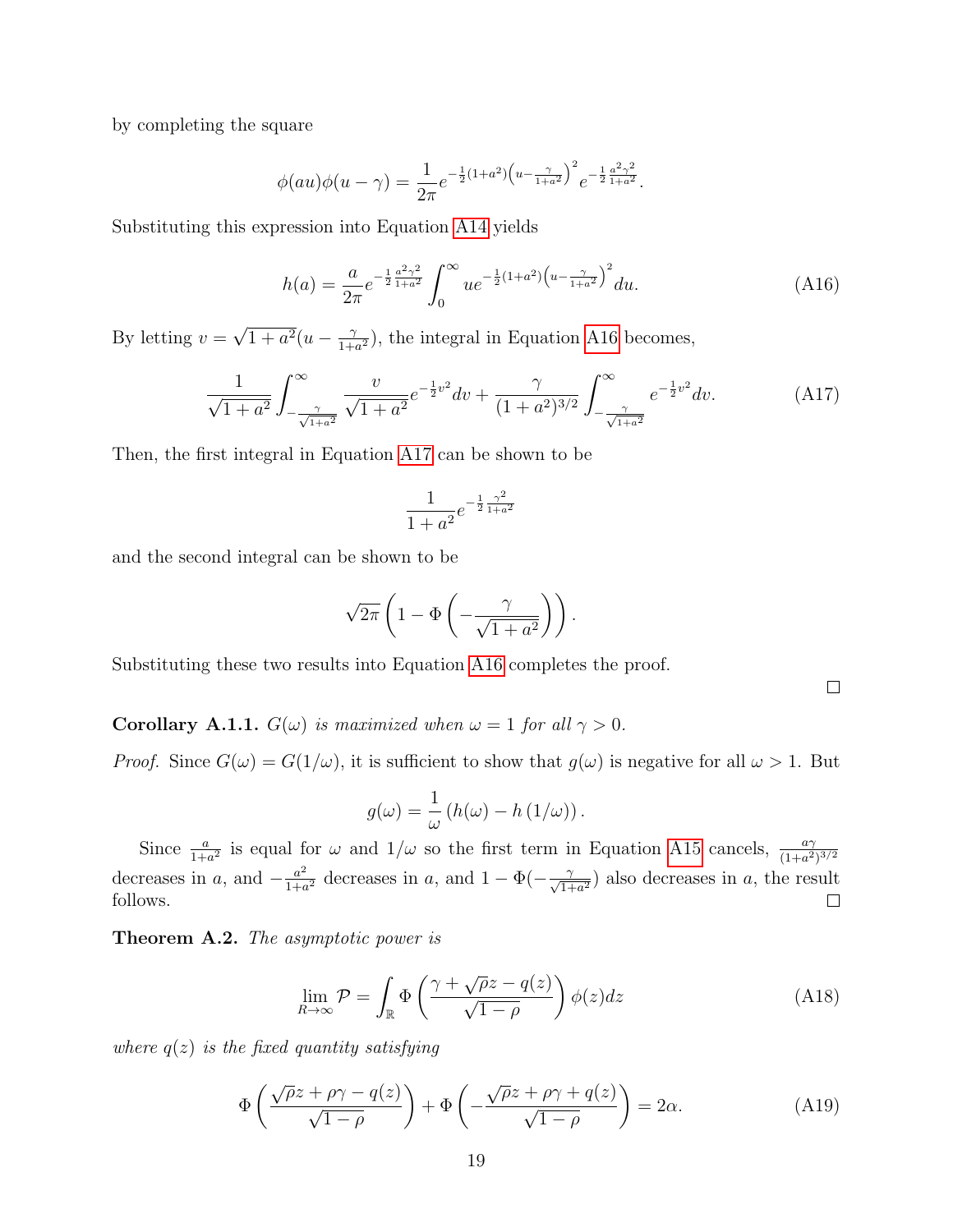*Proof.* We first find the asymptotic Quantile  $[m_i, 1 - \alpha]$  by row. Assume that the allocation that generates y is either  $w_1$  or  $-w_1$ . The treatment estimate under the allocation  $w_1$  we define as

$$
V_{11}=B_{Z_1}+\gamma
$$

and  $V_{11}^m = -V_{11}$ , the estimate under its mirror allocation  $-\boldsymbol{w}_1$ . We need to find the  $1-\alpha$ quantile for the treatment estimates of the other  $2(R-1)$  designs. We define

<span id="page-19-1"></span>
$$
V_{1j} = B_{Z_j} + \rho \gamma \tag{A20}
$$

where  $j = 2, \ldots, R$  as the elements of  $m_1$  without the contribution of the observed covariate. We define  $V_{1j}^m = -V_{1j}$ , for the mirror allocation.

A convenient expression for the imbalance in the unobserved response component is

<span id="page-19-2"></span>
$$
B_{Z_i} = \sqrt{\rho} Z_0 + \sqrt{1 - \rho} Z_i. \tag{A21}
$$

If we condition on  $Z_0 = z$ , the  $V_{1j}$  are iid. Finding the asymptotic quantity  $q(z)$  requires solving the implicit equation  $\mathbb{P}(V_{1j} > q(z)) + \mathbb{P}(-V_{1j} > q(z)) = 2\alpha$ .

The expected power is identical to the power for any row. Thus,

$$
\lim_{R \to \infty} \mathcal{P}_{\mathbf{z}, \mathbb{W}_{2R}} = \mathbb{E}\left[I_1\right] \tag{A22}
$$

where  $I_1$  is the indicator that is one if the diagonal  $V_{11}$  exceeds  $q(z)$  conditional on  $Z_0 = z$ . This expectation corresponds to the normal CDF expression in the integrand of the statement of the theorem, Equation [A18.](#page-18-4) Integrating over all  $z$  from  $Z_0$  completes the proof.

 $\Box$ 

<span id="page-19-0"></span>Theorem A.3. Power can be computed via

<span id="page-19-4"></span>
$$
\mathcal{P} = \int_0^\infty \int_{\mathbb{R}} F_B(q; R-1, p(u, s)) \phi(s; 0, \rho) \phi\left(u; \frac{\gamma}{\sqrt{1-\rho}}, \frac{1}{1-\rho}\right) ds du \tag{A23}
$$

where  $q = |2\alpha R| - 1$  and

<span id="page-19-3"></span>
$$
p(u, s) = \Phi(-(1 - \rho)u + s) + \Phi(-(1 + \rho)u - s).
$$
 (A24)

*Proof.* In the definition of power conditional on z and an arbitrary subset of  $\mathbb{W}_{2R} \subset \mathbb{W}_D$ (Equation [3\)](#page-3-0) we average the indicator that the row's diagonal element beats the appropriate row quantile, i.e.

$$
\mathcal{P}_{\bm{z},\mathbb{W}_{2R}}:=\frac{1}{2R}\sum_{i=1}^{2R}\mathbb{1}_{m_{i,i}>\mathrm{Quantile}[\bm{m}_{i\cdot},1-\alpha]}.
$$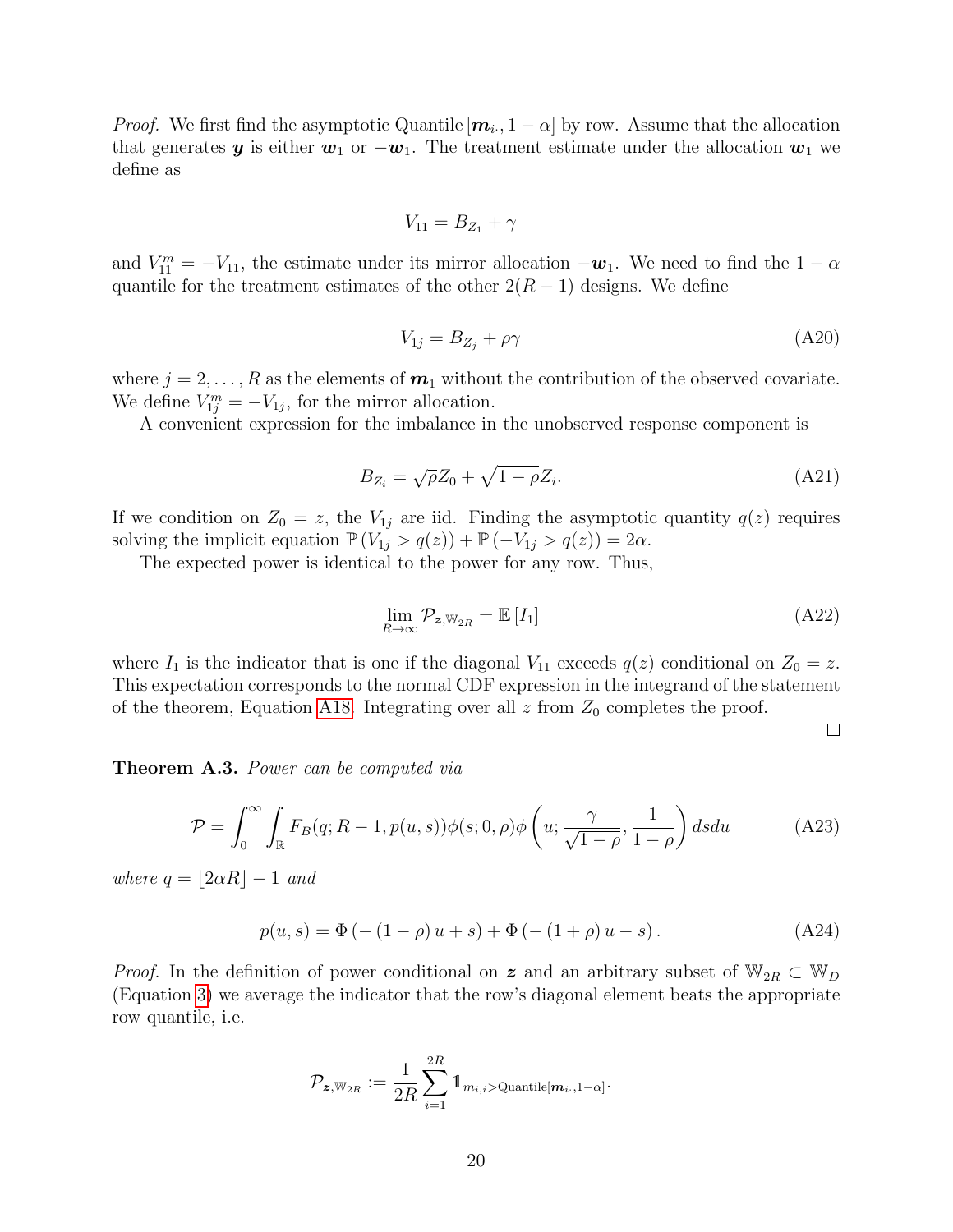Assuming that  $\rho = |r_{ij}|$  makes all subsets of W<sub>D</sub> the same in the context of this calculation and all rows the same in expectation. Hence, we can consider just the first row. Letting  $V_{1,j}$  and  $V_{1,j}^m$  denote the treatment estimates for allocations and their mirrors (as in Equation [A20\)](#page-19-1), we have

<span id="page-20-1"></span>
$$
\mathcal{P} = \mathbb{E}_{B_z} \left[ \mathbb{P} \left( V_{1,1} > \text{Quantile} \left[ \left\{ V_{1,1}, V_{1,1}^m, V_{1,2}, V_{1,2}^m, \dots, V_{1,R}, V_{1,R}^m \right\}, 1 - \alpha \right] \right) \right]. \tag{A25}
$$

To understand this quantile, we must understand the probabilities that  $V_{1,1}^m$ ,  $V_{1,j}$ , or  $V_{1,j}^m$ exceeds  $V_{1,1}$ .

To simplify these calculations, we now condition on  $Z_0 = z_0$  and  $Z_1 = z_1$  (since  $B_{z_j}$  can be written in terms of  $Z_0$  and  $Z_1$  as in Equation [A21\)](#page-19-2). This allows all bivariate pairs  $(V_{1,1}, V_{1,j})$ to be iid. If  $V_{1,1} < 0$ , then necessarily either  $V_{1,j} > V_{1,1}$  or  $V_{1,j}^m > V_{1,1}$  for all  $j = 2, \ldots, R$ then  $V_{1,1}$  can never be higher than the quantile of interest in Equation [A25](#page-20-1) (since  $\alpha < 1/2$ ) by assumption).

Since  $V_{1,1} > 0$ , we can ignore its mirror as  $V_{1,1} > V_{1,1}^m$ . For every pair  $(V_{1,1}, V_{1,j})$  we compute the probability that  $V_{1,j} > V_{1,1}$  or  $V_{1,j}^m > V_{1,1}$ . Viewing each of these  $R-1$  events as iid Bernoulli random variables, we have a binomial random variable counting the total number of such events, reflecting the number of allocations that beat the experimental run. We want this number of events to be sufficiently small (less than the fraction  $\alpha$  of the total number of allocations) in order for  $V_{1,1}$  to beat the quantile and reject  $H_0$ .

We now compute the probability parameter in this Bernoulli event. The case when  $V_{1,j} > V_{1,1}$  occurs if

$$
Z_j > z_1 + \gamma \sqrt{1 - \rho}
$$

and the case when  $V_{1,j}^m > V_{1,1}$  occurs if

$$
Z_j < -z_1 - \frac{2\sqrt{\rho}z_0 + (1+\rho)\gamma}{\sqrt{1-\rho}}.
$$

In summary,  $\mathbb{P}(Z_0, Z_1) = 1$  if  $V_{1,1} < 0$  and

<span id="page-20-2"></span>
$$
\mathbb{P}\left(Z_0, Z_1\right) = \Phi\left(-Z_1 - \sqrt{1-\rho}\gamma\right) + \Phi\left(-Z_1 - \frac{2\sqrt{\rho}Z_0 + (1+\rho)\gamma}{\sqrt{1-\rho}}\right). \tag{A26}
$$

if  $V_{1,1} > 0$ . We now make a change of variables from  $(Z_0, Z_1)$  to  $(U, S)$  where

<span id="page-20-0"></span>
$$
U = Z_1 + \frac{\sqrt{\rho}Z_0 + \gamma}{\sqrt{1 - \rho}}, \tag{A27}
$$

$$
S = -\rho Z_1 + \sqrt{\rho(1-\rho)} Z_0.
$$
 (A28)

In this change of variables, U and S are independent and if  $V_{1,1} > 0$  then  $U > 0$ . Also

$$
\mathbb{E}[U] = \gamma/\sqrt{1-\rho},
$$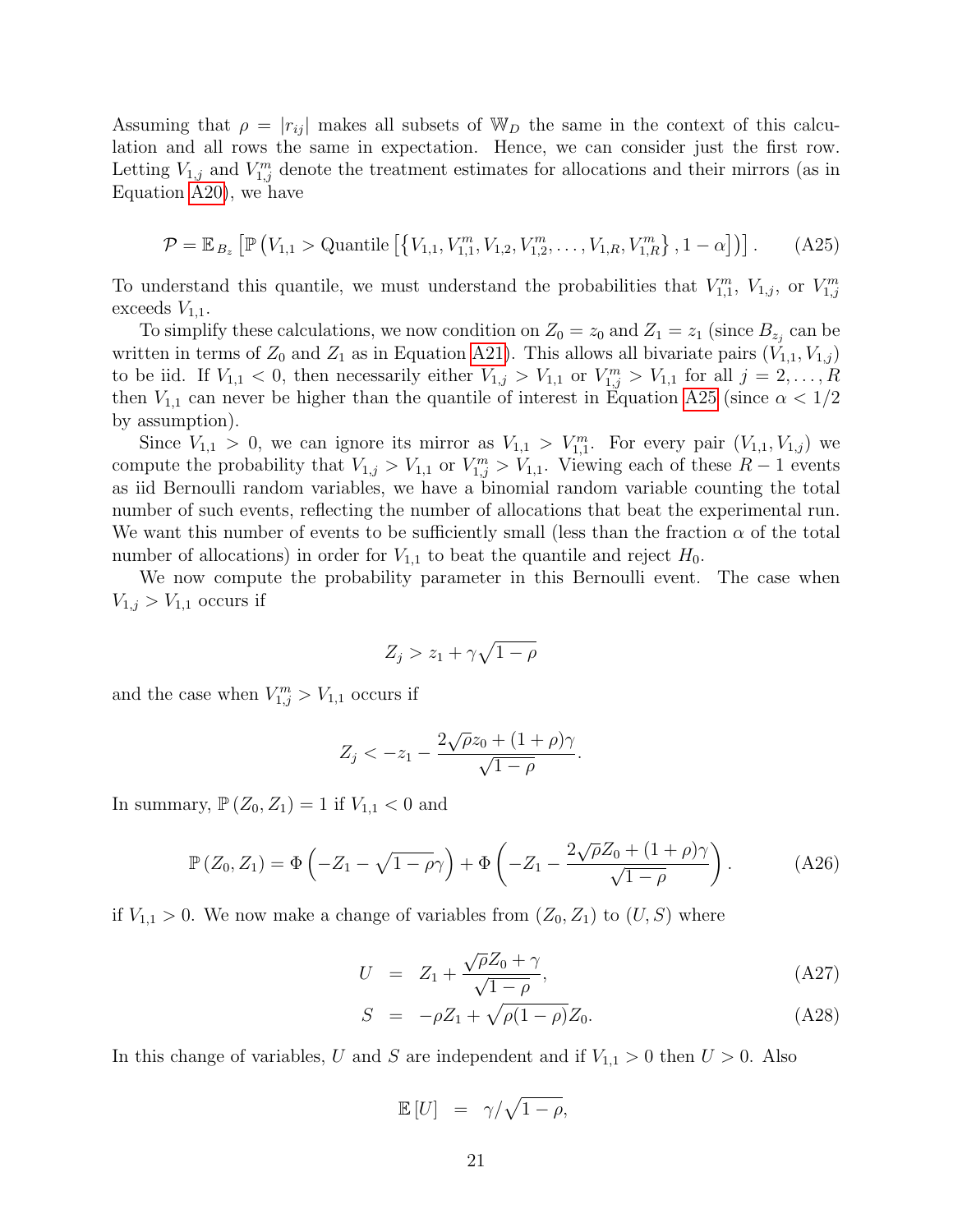$$
\mathbb{E}[S] = 0,
$$
  
\n
$$
\text{Var}[U] = 1/(1 - \rho),
$$
  
\n
$$
\text{Var}[S] = \rho
$$

and

$$
-(1 - \rho)U + S = -Z_1 - \sqrt{1 - \rho}\gamma,
$$
  
 
$$
-(1 + \rho)U - S = -Z_1 - \frac{2\sqrt{\rho}Z_0 + (1 + \rho)\gamma}{\sqrt{1 - \rho}}.
$$

Substituting the above into Equation [A26](#page-20-2) gives us the definition of Equation [A24](#page-19-3) and integrating over the normal densities for  $(U, S)$  in the appropriate region completes the proof.

<span id="page-21-0"></span>**Lemma A.3.1.** Consider  $V_i := V(X_0, X_i) := X_0 + X_i$  where  $X_0 \sim g$  and  $X_i \stackrel{iid}{\sim} f$  (where  $i = 1, 2$ ) are continuous random variables symmetric about zero and  $X_0$  is independent of  $X_i$ . Then the random variable T defined as the probability

$$
T(X_0, X_1) := \mathbb{P}(|V_2| > V_1 | X_0, X_1)
$$

has point mass of  $1/2$  at 1 and is otherwise uniform.

*Proof.* Note that  $V_i$  are random variables that are symmetric about 0. We show the result conditional on  $X_0 = I_a$  where I is  $\pm 1$  with probability  $1/2$  and  $a \neq 0$  is a real constant. Furthermore, the behavior of  $|V_i|$  over  $X_i$  is the same for  $X_0 = a$  and  $X_0 = -a$ . Therefore, let

$$
\bar{F}_a(t) = \mathbb{P}(|V(a, X)| > t) = \mathbb{P}(|V(-a, X)| > t)
$$

and thus

$$
T(Ia, X_1) = \bar{F}_a(V(Ia, X_1))
$$

since  $\bar{F}(t) = 1$  when  $t < 0$  and  $\mathbb{P}(V(Ia, X_1 < 0) = 1/2$  over I and  $X_1$ . This demonstrates  $T = 1$  with probability 1/2. Otherwise, we can replace  $V(Ia, X_1)$  with its absolute value. So for  $t < 1$ ,

$$
\mathbb{P}_{X_1,I}(T(Ia, X_1) \le t) = \frac{1}{2} \mathbb{P}_{X_1,I} (\bar{F}_a(|V(a, X_1)|) \le t)
$$
  
\n
$$
= \frac{1}{2} \mathbb{P}_{X_1,I} (|V(a, X_1)| \le \bar{F}_a^{-1}(t))
$$
  
\n
$$
= \frac{1}{2} (1 - \mathbb{P}_{X_1,I} (|V(a, X_1)| \ge \bar{F}_a^{-1}(t)))
$$
  
\n
$$
= \frac{1}{2} (1 - (1 - t)) = \frac{t}{2}.
$$

The next to last equality follows since  $\mathbb{P}_{X_1,I}(|V((a,X_1)|>t) = \overline{F}_a(t)$ . Since the above is true for every value of  $X_0$ , when we integrate over the symmetric density g, we obtain the desired result.

 $\Box$ 

 $\Box$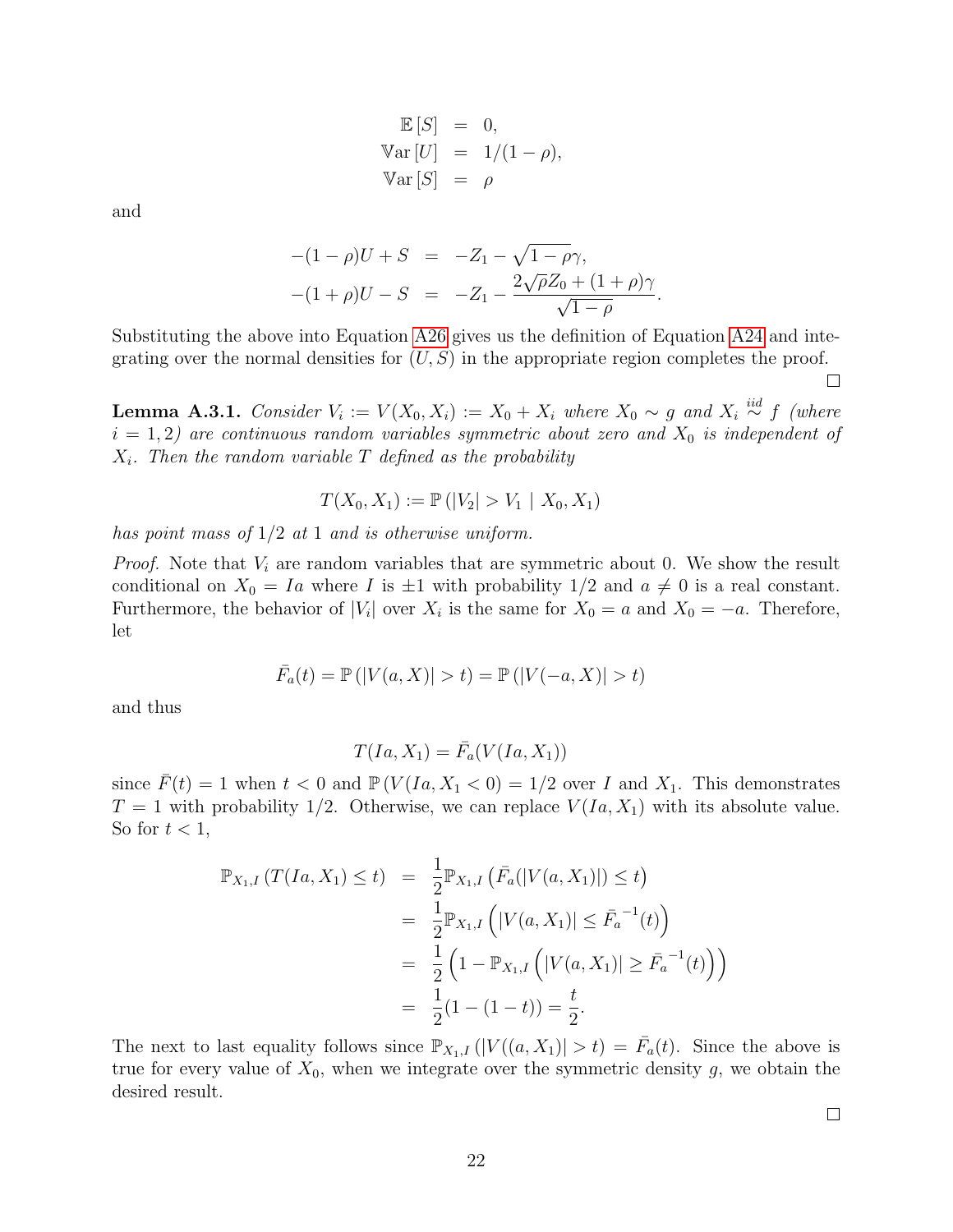<span id="page-22-4"></span>Corollary A.3.1. For all  $\alpha \in (0, 0.5)$ ,  $R \in \{|\overline{2\alpha}n| \in \mathbb{N} : n \in \mathbb{N}\}\$  and  $\rho \in (0, 1)$ ,

$$
\alpha = \int_{v>0} \int_{u \in \mathbb{R}} F_B(\lfloor 2\alpha R \rfloor - 1; R - 1, p(v, u)) \phi(u) \phi(v) du dv \tag{A29}
$$

where  $p(v, u)$  is defined as in Equation [A24.](#page-19-3)

*Proof.* This is a special case of Lemma [A.3.1](#page-21-0) where  $X_0 \sim \mathcal{N}(0, \rho)$  and  $X \sim \mathcal{N}(0, 1 - \rho)$ . This result is intuitive as Equation [A23](#page-19-4) is the power of the randomization test with no experimental effect (i.e.  $\gamma = 0$ ) thus equal to the size of the test  $\alpha$ . П

<span id="page-22-0"></span>**Lemma A.3.2.** Consider  $\rho \in [0, 1]$ ,  $V_1 := \sqrt{1 - \rho} Z_1 + \sqrt{\rho} Z_0 + \gamma$  and  $V_2 := \sqrt{1 - \rho} Z_1 + \sqrt{\rho} Z_2$  $\sqrt{\rho}Z_0 + \rho\gamma$  where  $Z_0, Z_1, Z_2 \stackrel{iid}{\sim} \mathcal{N}(0, 1)$ . Then the random variable T defined as the probability

<span id="page-22-2"></span>
$$
T(Z_0, Z_1) := \mathbb{P}(|V_2| > V_1 | Z_0, Z_1)
$$
\n(A30)

has a point mass of  $\Phi(-\gamma)$  at  $t=1$  and otherwise has density

<span id="page-22-3"></span>
$$
f_T(t; \rho, \gamma) = e^{-\frac{1}{2}\gamma^2} \int_0^\infty e^{\gamma\sqrt{1-\rho}u(a,t)} \phi\left(a; 0, \frac{\rho}{1-\rho}\right) da \tag{A31}
$$

where  $u = u(a, t)$  satisfies

<span id="page-22-1"></span>
$$
\Phi(-u+a) + \Phi(-u-a) = t.
$$
\n(A32)

*Proof.* The point mass can be explained as follows: if  $V_1 \leq 0$ , then  $|V_2|$  is certainly greater than  $V_1$  i.e.  $\mathbb{P}(|V_2| > V_1) = 1$  which happens with  $\mathbb{P}(V_1 \leq 0) = \Phi(-\gamma)$ .

We now focus on the density  $f_T$  which involves understanding the probability  $T(Z_0, Z_1)$ . We first make the same change of variables from  $(Z_0, Z_1)$  to  $(U, S)$  as in in Theorem [A.3,](#page-19-0)

$$
U = Z_1 + \frac{\sqrt{\rho}Z_0 + \gamma}{\sqrt{1 - \rho}},
$$
  
\n
$$
S = -\rho Z_1 + \sqrt{\rho(1 - \rho)}Z_0.
$$

With this transformation,  $T$  is now the random variable form of Equation [A26,](#page-20-2)

$$
T(U, S) = \Phi(-(1 - \rho)U + S) + \Phi(-(1 + \rho)U - S).
$$

To explore the behavior of  $T(U, S)$ , we first examine the values of S for fixed  $U > 0$  for which  $T(U, S) \leq t$ . But for fixed value of  $U > 0$ , it follows that  $T(U, S)$  increases iff

$$
-(1 - \rho)U + S > -(1 + \rho)U - S
$$
 or  $S > -U\rho$ .

We want  $T(U, S) \leq t$ . But  $T(U, S)$  is minimized for fixed  $U > 0$  when  $S = -U\rho$ . Since  $\mathbb{P}(U, -U\rho) = 2\Phi(-U)$ , It follows that for given t the values U we need to consider are  $U \geq \Phi^{-1}(t/2)$ .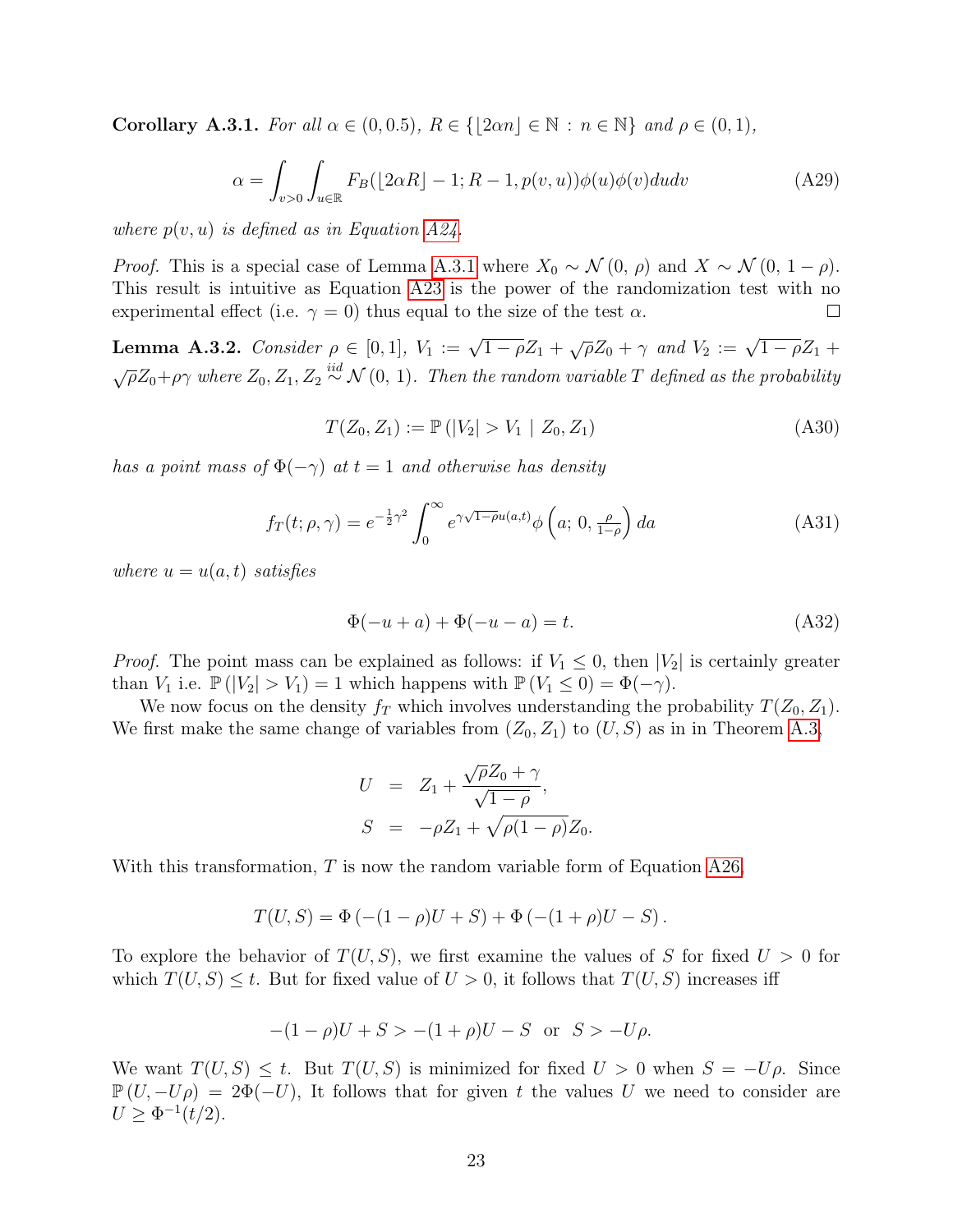Since we showed that for fixed U,  $T(U, S)$  is minimized when  $S = -U\rho$  and it increases as S moves away from this value on both sides, therefore the set of S for which  $T(U, S) \leq t$ is of the form:  $-U\rho - b < S < -U\rho + a$  where  $T(U, -U\rho + a) = T(U, -U\rho - b) = t$ . Since  $T(U, -U\rho + a) = \Phi(-U + a) + \Phi(-U - a)$ , this implies that  $b = -a$  and  $a > 0$  satisfies  $\Phi(-U + a) + \Phi(-U - a) = t$ , the 1:1 implicit relationship given in Equation [A32.](#page-22-1)

It is important to note that a does not depend on  $\rho$ . Since

$$
S \sim \mathcal{N}\left(\frac{\gamma}{\sqrt{1-\rho}}, \frac{1}{1-\rho}\right)
$$

then we can compute the CDF of T by integrating over the conditional CDF of  $T | U$ ,

$$
F_T(t; \rho, \gamma) := \mathbb{P}\left(T(U, S) \le t\right) = \sqrt{1-\rho} \int_{-\Phi^{-1}(t/2)}^{\infty} F_{T|U}(t, u; \rho) \phi(\sqrt{1-\rho}u - \gamma) du.
$$

We simplify the  $\phi$  expression using algebra to arrive at

<span id="page-23-0"></span>
$$
F_T(t; \rho, \gamma) = e^{-\frac{1}{2}\gamma^2} \sqrt{1 - \rho} \int_{-\Phi^{-1}(t/2)}^{\infty} F_{T|U}(t, u; \rho) e^{\gamma \sqrt{1 - \rho}u} \phi(\sqrt{1 - \rho}u) du.
$$
 (A33)

and the conditional CDF can be computed via

<span id="page-23-1"></span>
$$
F_{T|U}(t, u; \rho, \gamma) = \mathbb{P}(-u\rho - a < S < -u\rho + a) = \Phi\left(\frac{-u\rho + a}{\sqrt{\rho}}\right) - \Phi\left(\frac{-u\rho - a}{\sqrt{\rho}}\right) \tag{A34}
$$

where a satisfies Equation [A32.](#page-22-1) To obtain the density, we differentiate Equation [A33](#page-23-0) with respect to t. By Leibnitz's formula,

$$
f_T(t; \rho, \gamma) = e^{-\frac{1}{2}\gamma^2} \sqrt{1-\rho} \left( \int_{-\Phi^{-1}(t/2)}^{\infty} \frac{d}{dt} \left[ F_{T|U}(t, u; \rho) e^{\gamma \sqrt{1-\rho}u} \phi(\sqrt{1-\rho}u) \right] du +
$$
  

$$
\Phi^{-1}(t/2) I \left( \Phi^{-1}(t/2) \right) \frac{d}{dt} \left[ \Phi^{-1}(t/2) \right] \right).
$$

where  $I(\cdot)$  is the evaluated integrand.

We first note that if  $u = -\Phi^{-1}(t/2)$ , then  $a = 0$  for all t and hence  $F_{T|U}(t, u; \rho, \gamma) = 0$ for all t and thus the evaluated integrand term  $I(\cdot)$  is zero. This fact plus substituting Equation [A34](#page-23-1) in the above gives us

$$
f_T(t; \rho, \gamma) = e^{-\frac{1}{2}\gamma^2} \sqrt{1-\rho} \int_{-\Phi^{-1}(t/2)}^{\infty} e^{\gamma\sqrt{1-\rho}u} \phi(\sqrt{1-\rho}u) \frac{d}{dt} \left[ \left( \Phi\left(\frac{-u\rho+a}{\sqrt{\rho}}\right) - \Phi\left(\frac{-u\rho-a}{\sqrt{\rho}}\right) \right) \right] du.
$$

We now evaluate the derivative term  $D$ . Since it is within the integral, the variable  $u$  is fixed. We use

<span id="page-23-2"></span>
$$
\frac{da}{dt} = \frac{1}{\phi(-u+a) - \phi(-u-a)}\tag{A35}
$$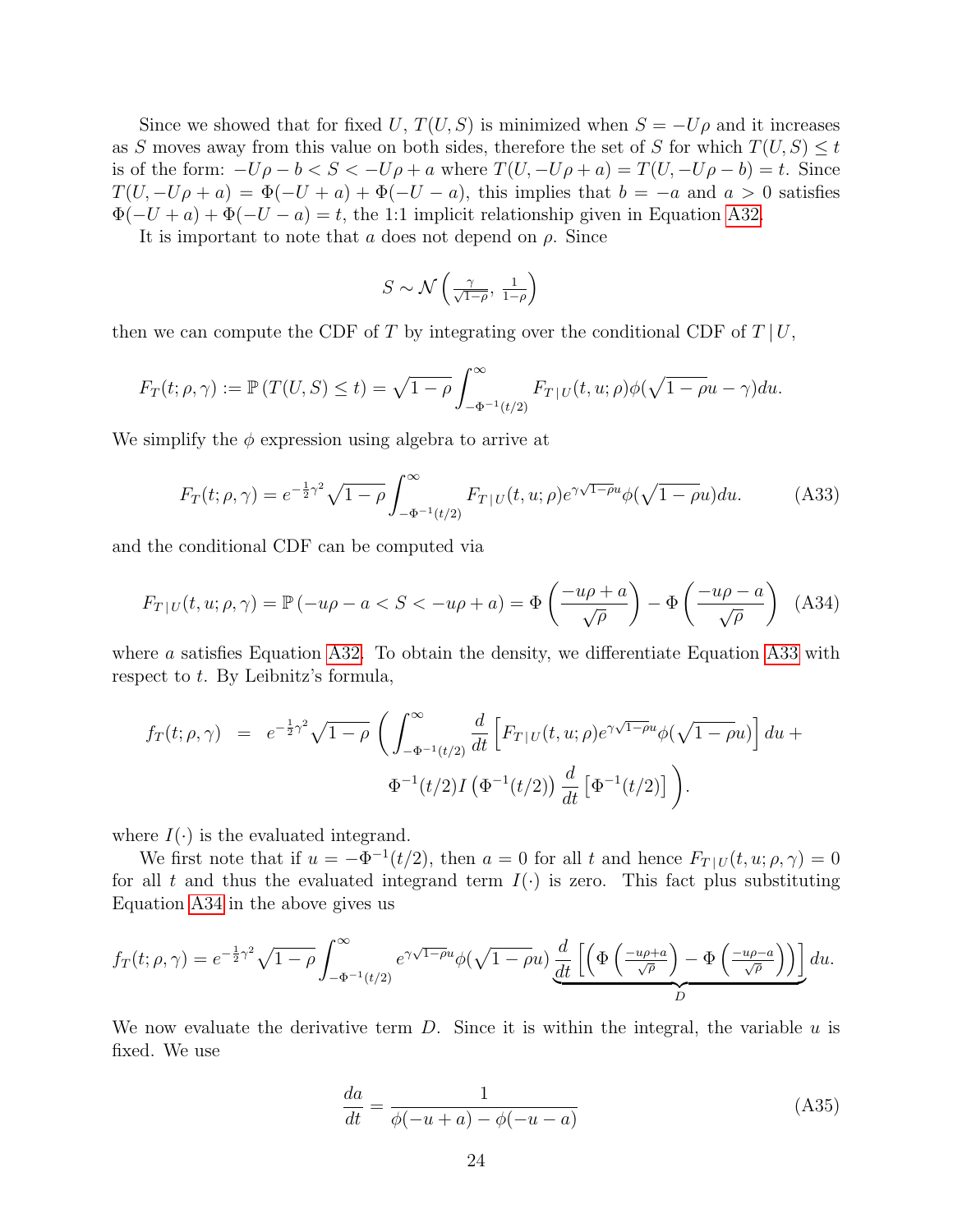to obtain

$$
D = \frac{1}{\sqrt{\rho}} \left( \phi \left( \frac{-u\rho + a}{\sqrt{\rho}} \right) + \phi \left( \frac{-u\rho - a}{\sqrt{\rho}} \right) \right) \frac{da}{dt} = \frac{1}{\sqrt{\rho}} \frac{\phi \left( \frac{-u\rho + a}{\sqrt{\rho}} \right) + \phi \left( \frac{-u\rho - a}{\sqrt{\rho}} \right)}{\phi \left( -u + a \right) - \phi \left( -u - a \right)}.
$$

Combining the above with the  $\phi$  expression in the integral we note the following algebraic simplification

$$
\frac{1}{\sqrt{\rho}}\phi(\sqrt{1-\rho}u)\frac{\phi\left(\frac{-u\rho+a}{\sqrt{\rho}}\right)+\phi\left(\frac{-u\rho-a}{\sqrt{\rho}}\right)}{\phi(-u+a)-\phi(-u-a)}=\frac{1}{\sqrt{2\pi}}\frac{1}{\sqrt{\rho}}\frac{e^{2ua}+1}{e^{2ua}-1}e^{-\frac{1}{2}\frac{1-\rho}{\rho}a^2}
$$

Substituting this into the integral and simplifying we obtain

$$
f_T(t; \rho, \gamma) = e^{-\frac{1}{2}\gamma^2} \frac{1}{\sqrt{2\pi}} \sqrt{\frac{1-\rho}{\rho}} \int_{-\Phi^{-1}(t/2)}^{\infty} e^{\gamma\sqrt{1-\rho}u} \frac{e^{2ua} + 1}{e^{2ua} - 1} e^{-\frac{1}{2}\frac{1-\rho}{\rho}a^2} du.
$$

We now change variables from  $u$  to  $a$ .

$$
\frac{da}{du} = \frac{\phi(-u+a) - \phi(-u-a)}{\phi(-u+a) + \phi(-u-a)} = \frac{e^{2ua} + 1}{e^{2ua} - 1}
$$

Substituting for du and noting that the lower limit becomes zero, simplifies the density to

$$
f_T(t; \rho, \gamma) = e^{-\frac{1}{2}\gamma^2} \underbrace{\frac{1}{\sqrt{2\pi}} \sqrt{\frac{1-\rho}{\rho}}} \int_0^\infty e^{\gamma\sqrt{1-\rho}u(a,t)} e^{-\frac{1}{2}\frac{1-\rho}{\rho}a^2} da.
$$

Noting that the underbraced terms above compose a normal density with mean 0 and variance  $\rho/(1-\rho)$  completes the proof.

 $\Box$ 

<span id="page-24-0"></span>Corollary A.3.2. The random variable T defined in Equation [A30](#page-22-2) of Lemma [A.3.2](#page-22-0) has strictly decreasing density.

Proof. We take the derivative of the density (Equation [A31\)](#page-22-3) as below:

$$
f'_T(t; \rho, \gamma) = e^{-\frac{1}{2}\gamma^2} \int_0^\infty \phi\left(a; 0, \frac{1-\rho}{\rho}\right) \underbrace{\frac{d}{dt} \left[e^{\gamma \sqrt{1-\rho}u(a,t)}\right]}_{D} da.
$$

All terms outside of D are positive. Since  $D = \gamma$  $\sqrt{1-\rho}e^{\gamma\sqrt{1-\rho}u(a,t)}u'(a,t)$ , to prove that  $f'_T(t; \rho, \gamma) < 0$ , it is sufficient to show that  $u'(a, t) < 0$  since all other quantities composing D are positive. Analogous to the calculation of Equation [A35](#page-23-2) for fixed  $a$  we have

$$
\frac{du}{dt} = -\frac{1}{\phi(-u+a) + \phi(-u-a)} < 0 \quad \text{for all } a \text{ and } t.
$$

 $\Box$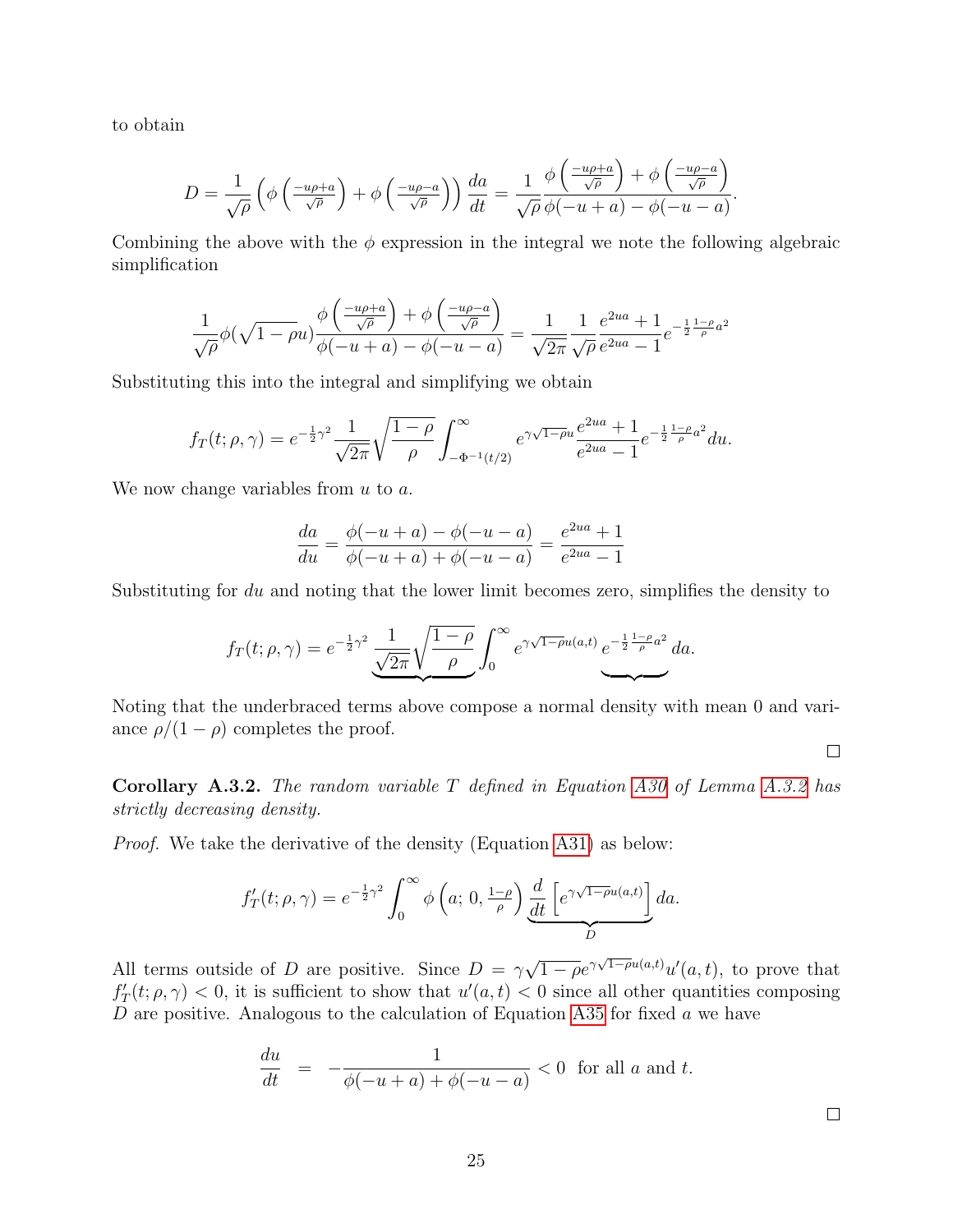<span id="page-25-0"></span>**Theorem A.4.** The power  $P$  increases monotonically in R as the attainable power increases (i.e. as the sequence of R defined by  $q = |2\alpha R| \in \mathbb{N}$  increases where  $\alpha < 1/2$  and  $\alpha$  is valued appropriately to make the sequence possible).

*Proof.* Using the change of variables and the definition of  $T$  found in Lemma [A.3.2](#page-22-0) allows us to express power as

$$
\mathcal{P} = \mathbb{E}_T \left[ F_B(q; n_q, T) \right] = \int_0^1 F_B(q, n_q, t) f_T(t) dt.
$$

where  $n_q$  computes the q corresponding to  $R-1$ . Even though this expectation is a Lebesgue integral over the measure of T, we can ignore the point mass at  $t = 1$  (because the power would be zero in that setting) resulting in the standard Riemann integral found above.

To prove the theorem, it is sufficient to show that  $\mathcal{P}(q+1) > \mathcal{P}(q)$  i.e.

$$
\mathcal{P}(q+1) - \mathcal{P}(q) = \int_0^1 (F_B(q+1, n_{q+1}, t) - F_B(q, n_q, t)) f_T(t) dt > 0.
$$

Expressing the CDF of the binomial as a regularized incomplete beta function  $I_x(\alpha, \beta)$  which is the ratio of an incomplete beta function  $B(x; \alpha, \beta)$  to a beta function  $B(\alpha, \beta)$ ,

$$
\mathcal{P}(q+1) - \mathcal{P}(q) = \int_0^1 (I_{1-t}(n_{q+1} - q - 1, q+2) - I_{1-t}(n_q - q, q+1)) f_T(t) dt
$$
  
\n
$$
= \int_0^1 \left( \frac{B(1-t; n_{q+1} - q - 1, q+2))}{B(n_{q+1} - q - 1, q+2)} - \frac{B(1-t; n_q - q, q+1))}{B(n_q - q, q+1)} \right) f_T(t) dt
$$
  
\n
$$
= \int_0^1 \underbrace{\int_0^{1-t} \left( \frac{\theta^n q + 1 - q - 2(1-\theta)q + 1}{B(n_q - q, q+1)} - \frac{\theta^n q - q - 1}{B(n_q - q, q+1)} \right) d\theta}_{h(t)} df_T(t) dt
$$

We wish to explore the behavior of the inner integral  $h(t)$ . Taking the derivative with respect to  $t$ ,

$$
h'(t) = \frac{(1-t)^{n_q-q-1}t^q}{B(n_q-q,q+1)} - \frac{(1-t)^{n_{q+1}-q-2}t^{q+1}}{B(n_{q+1}-q-1,q+2))}
$$

The function  $h(t)$  is increasing when the derivative is positive. After some algebra, this occurs when

$$
\frac{(1-t)^{n_{q+1}-q-2}t^{q+1}}{(1-t)^{n_q-q-1}t^q} < \frac{B(n_{q+1}-q-1,q+2))}{B(n_q-q,q+1)}
$$

Simplifying the left side and noting that the right side is a positive constant  $\eta$ , the set of t where  $h(t)$  is increasing can be expressed simply as

$$
(1-t)^{n_{q+1}-n_q-1}t < \eta.
$$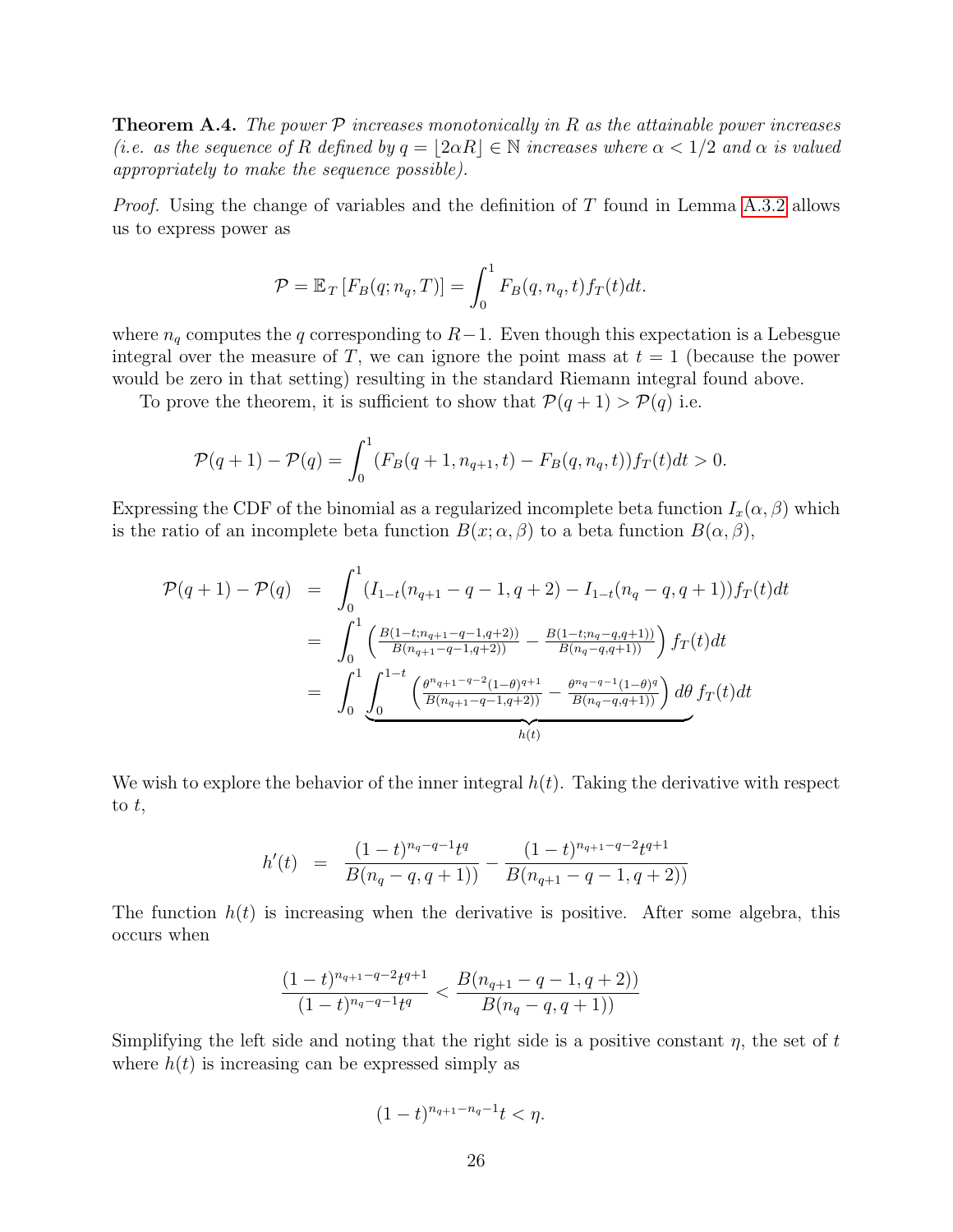The exponent  $n_{q+1} - n_q - 1 = 1/(2\alpha) - 1$  is a positive integer (since  $\alpha < 1/2$  by assumption) and thus the left side above is a legal integrand in a beta function having the following three properties: (a) zero at  $t = 0$  and  $t = 1$  (b) always positive and (c) unimodal. This implies that  $\eta$  intersects  $h'(t)$  at two points which we denote  $t_1$  and  $t_3$  satisfying  $0 < t_1 < t_3 < 1$ . The set of t for which  $h(t)$  is increasing is then  $[0, t_1] \cup [t_3, 1]$  and otherwise decreasing. Since  $h(t)$  only has two critical points, it must be positive in  $[0, t_2]$  and negative in  $(t_2, 1]$  where  $t_1 < t_2 < t_3$ .

When  $\gamma = 0$ ,  $\mathcal{P}(q+1) = \mathcal{P}(q) = \alpha$  (Corollary [A.3.1\)](#page-22-4) implying  $\mathcal{P}(q+1) - \mathcal{P}(q) = 0$ . Also if  $\gamma = 0$ , then  $f_T(t)$  is constant (Lemma [A.3.1\)](#page-21-0). These two facts together imply  $\int_0^1 h(t)dt = 0$ . Since  $f_T(t_2)$  is a lower bound for the density when  $t < t_2$  and  $f_T(t_2)$  is an upper bound for the density when  $t > t_2$ ,

$$
\int_0^1 h(t)f_T(t)dt = \int_0^{t_2} f_T(t)h(t)dt + \int_{t_2}^1 f_T(t)h(t)dt
$$
  
\n
$$
\geq f_T(t_2) \int_0^{t_2} h(t)dt + f_T(t_2) \int_{t_2}^1 h(t)dt
$$
  
\n
$$
= f_T(t_2) \int_0^1 h(t)f_T(t)dt
$$
  
\n
$$
= 0.
$$

Thus the positive component of  $\mathcal{P}(q+1) - \mathcal{P}(q)$  is larger than the negative component.

<span id="page-26-0"></span>**Theorem A.5.** Using Equation [A19,](#page-18-5) the large sample approximation of  $q(z)$ , the variability in the power,  $SE_{B_z}[\mathcal{P}_{z,w_{2R}}]$ , decreases monotonically (as the attainable R increases) to a nonzero constant.

 $\Box$ 

*Proof.* For a given  $z$ , let  $V_i$  denote the treatment effect estimator for the *i*th allocation and  $V_i^m$  for its mirror defined as in Lemma [A.3.2,](#page-22-0)

$$
V_i = \sqrt{\rho} Z_0 + \sqrt{1 - \rho} Z_i + \gamma,
$$
  
\n
$$
V_i^m = -\sqrt{\rho} Z_0 - \sqrt{1 - \rho} Z_i + \gamma
$$

and let  $I_i$  be the indicator that  $V_i$  beats the  $1 - \alpha$  quantile from the other  $2R - 1$  estimators (and  $I_i^m$  be the indicator that its mirror beats this quantile). The power conditional on z (Equation [3\)](#page-3-0) is

$$
\mathcal{P}_{\mathbf{z}, \mathbb{W}_{2R}} = \frac{1}{2R} \sum_{i=1}^{R} (I_i + I_i^m).
$$

The expected power of Equation [A23](#page-19-4) is then

<span id="page-26-1"></span>
$$
\mathcal{P} = \frac{1}{2R} \sum_{i=1}^{R} (\mathbb{E}_{B_Z} [I_i] + \mathbb{E}_{B_Z} [I_i^m]) \approx \frac{1}{2R} (Rp + Rp_m) = p = p_m
$$
\n(A36)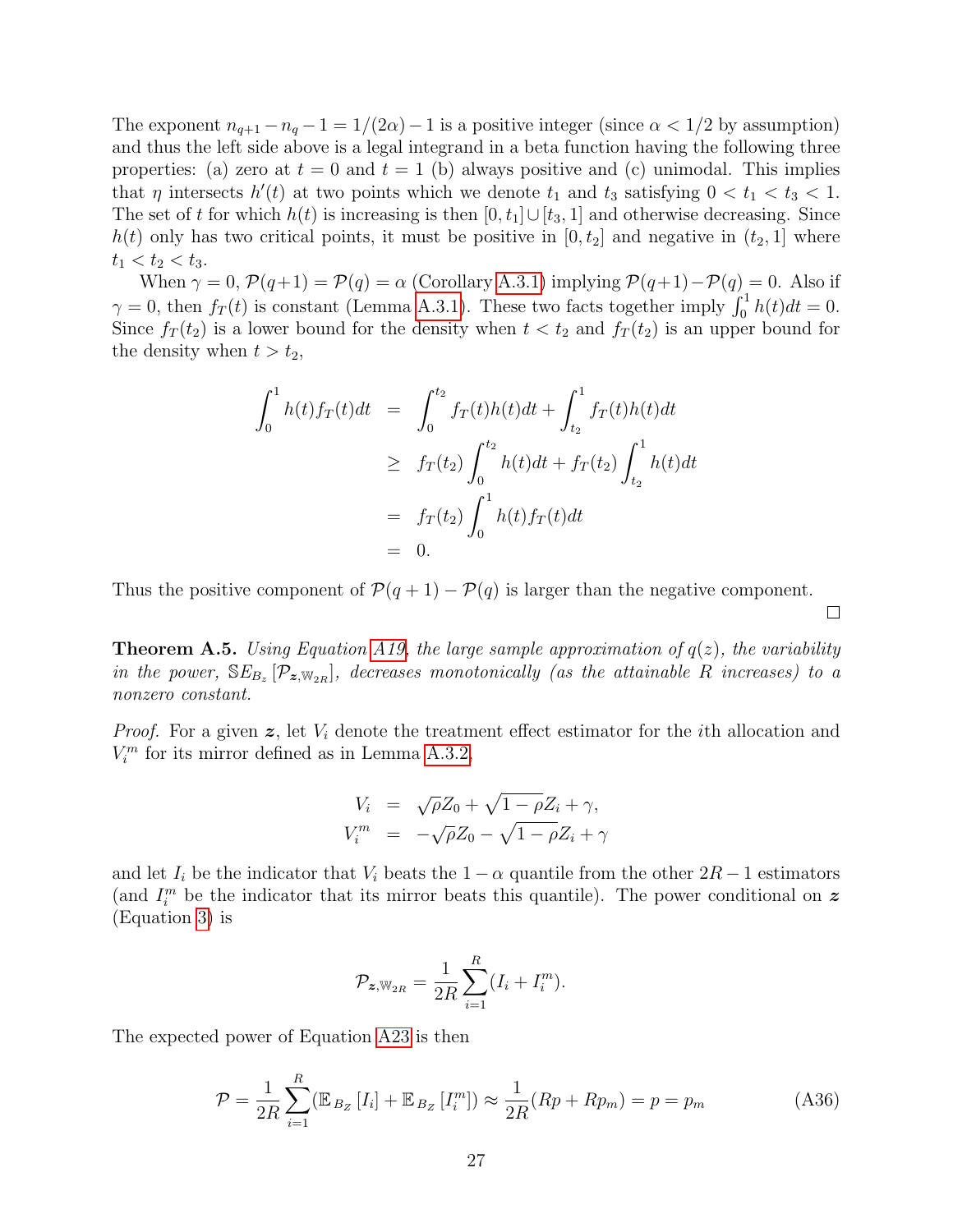where

$$
p := \int_{\mathbb{R}} \mathbb{P} (I_i = 1 | Z_0 = z) \phi(z) dz,
$$
  

$$
p_m := \int_{\mathbb{R}} \mathbb{P} (I_i^m = 1 | Z_0 = z) \phi(z) dz.
$$

The approximation above in Equation [A36](#page-26-1) is justified when R becomes large. Under this asymptotic regime, the  $1 - \alpha$  quantile converges to  $q(z)$  defined in Equation [A19.](#page-18-5) Then  $\mathbb{E}_{B_Z}[I_i]$  becomes the integrand in the power expression of Equation [A18.](#page-18-4) The randomness in the true quantile will be a second-order effect.

The variance of power can then be computed via

$$
\begin{array}{rcl}\n\mathbb{V}\text{ar}_{B_{Z}}\left[\mathcal{P}_{\mathbf{z},\mathbb{W}_{2R}}\right] &=& \mathbb{E}_{B_{Z}}\left[\mathcal{P}_{\mathbf{z},\mathbb{W}_{2R}}^{2}\right] - \mathbb{E}_{B_{Z}}\left[\mathcal{P}_{\mathbf{z},\mathbb{W}_{2R}}\right]^{2} \\
& & \approx & \frac{Rp + Rp_m + 2Rp_b + 4R(R - 1)p_s}{4R^2} - p^2 \\
& & = & \frac{\frac{1}{4}(p + p_m + 2p_b) - p_s}{R} + p_s - p^2\n\end{array}
$$

where  $p_b$  and  $p_s$  come from the covariance calculation:

$$
p_b := \int_{\mathbb{R}} \mathbb{P}(I_i = 1, I_i^m = 1 | Z_0 = z) \phi(z) dz,
$$
  
\n
$$
p_s := \frac{1}{4} \int_{\mathbb{R}} (\mathbb{P}(I_i = 1 | Z_0 = z) + \mathbb{P}(I_i^m = 1 | Z_0 = z))^2 \phi(z) dz.
$$

Since  $p, p_m, p_s$  and  $p_b$  are constants in R, this proves that the variance of the power monotonically decreases in R to the positive constant  $p_s - p^2$ .  $\Box$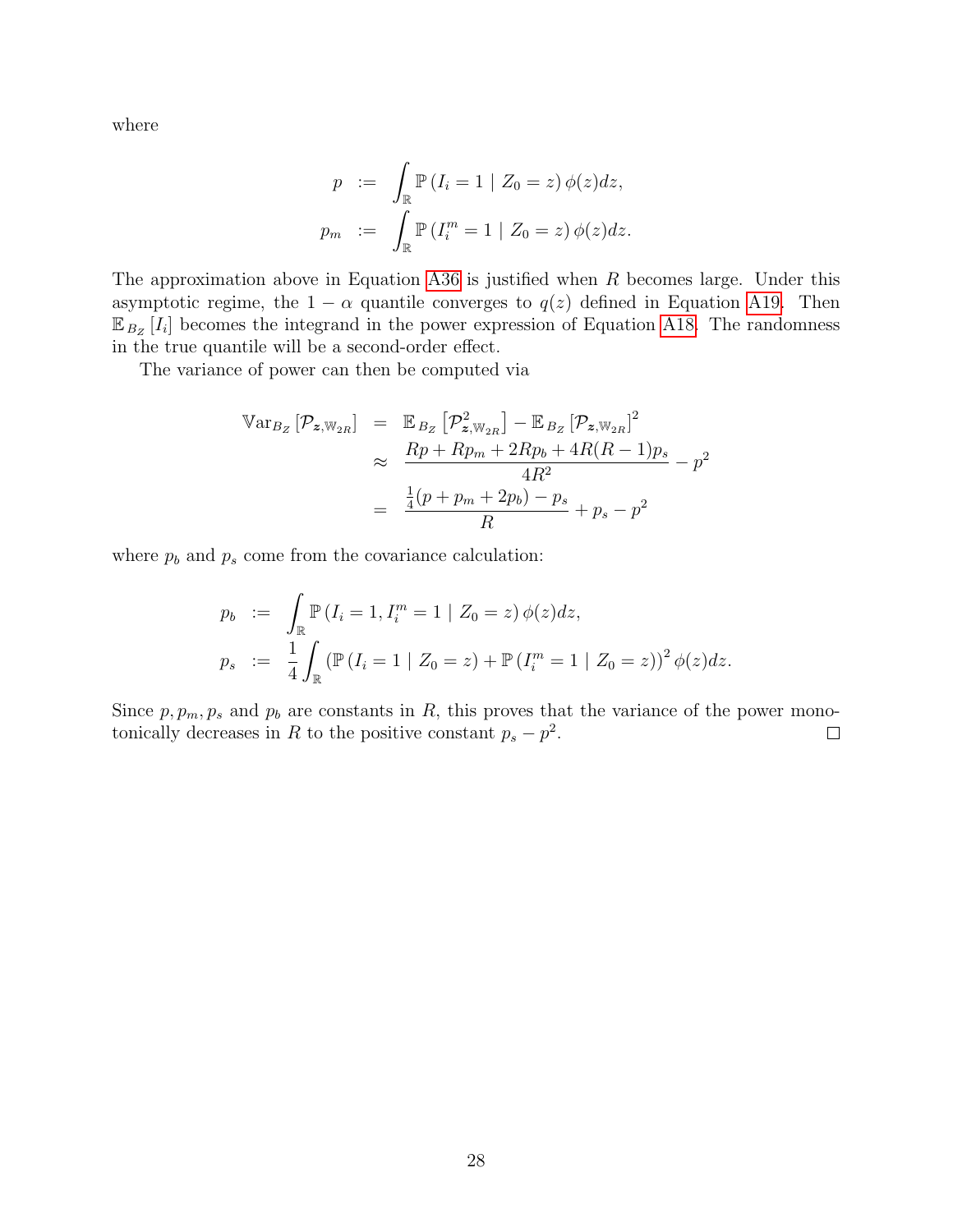<span id="page-28-0"></span>

# B Additional Figures

Figure A4: Analogous to Figure [2](#page-10-1) in the main text, this is the simulated size of the randomization test by number of allocation vectors in the design R where  $\beta = 0.25$ ,  $\alpha = 0.05$  and  $\beta_x \in \{0,1\}$ . Individual plots correspond to different settings of the effect of the observed covariate  $\beta_x$  and sample size n. Colors indicate the design strategy employed. Error bars are jittered slightly left-right and indicate 95% confidence.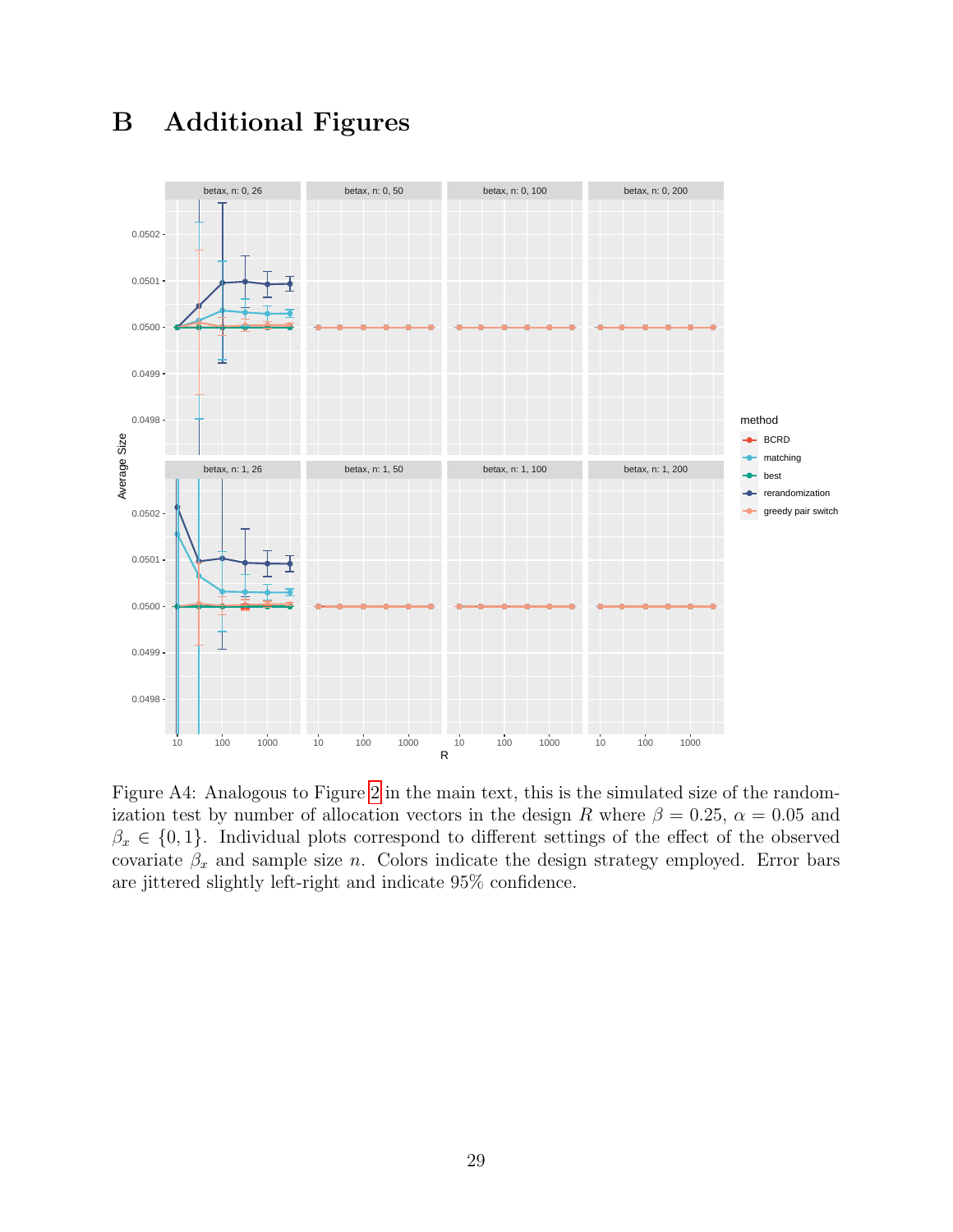<span id="page-29-0"></span>

Figure A5: Simulated  $|B_x|$  on the log scale for each design method considered by subset size R. Individual plots correspond to different settings the sample size  $n$ . Imbalance in x is independent of  $\beta$ ,  $\beta_x$  and  $\alpha$ . Colors indicate the design strategy employed. Error bars are jittered slightly left-right and indicate 95% confidence but are usually smaller than the dot width. One may have expected that as R gets larger, the  $B_x$  may increase appreciably lowering power. However, since the allocations spaces  $\mathbb{W}_D$  in these methods is exponentially large, we would need much larger  $R$  than simulated to see this effect. This phenomenon would not be present for BCRD as all  $w$  have the same observed imbalance on average nor rerandomization as all **w** were selected to maintain a certain minimum  $|B_x|$ .